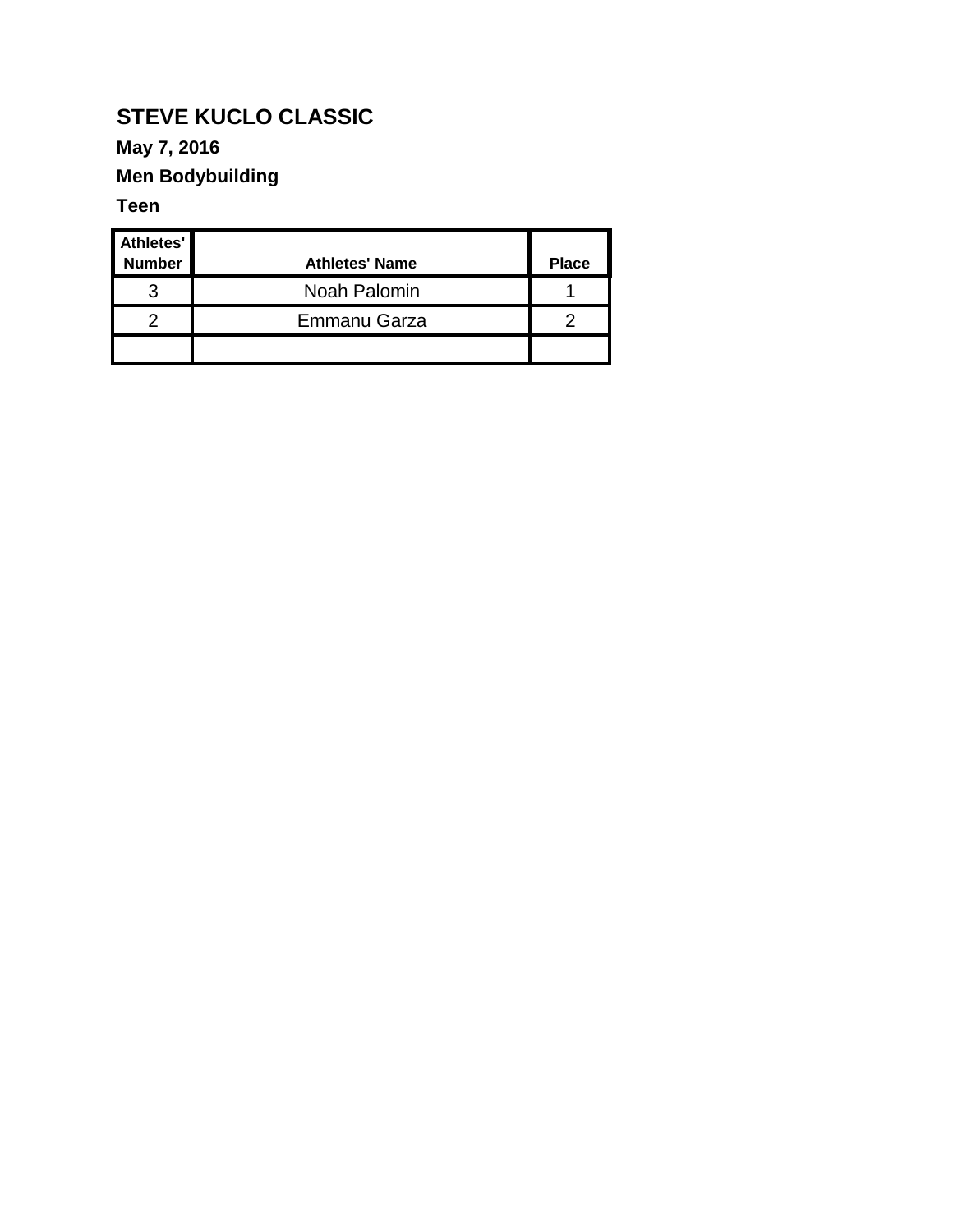### **May 7, 2016**

### **Male Physique Teen**

| Athletes'<br><b>Number</b> | <b>Athletes' Name</b>   | <b>Place</b> |
|----------------------------|-------------------------|--------------|
| 157                        | <b>Michael McDowell</b> |              |
| 54                         | <b>Andrew Garcia</b>    |              |
|                            |                         |              |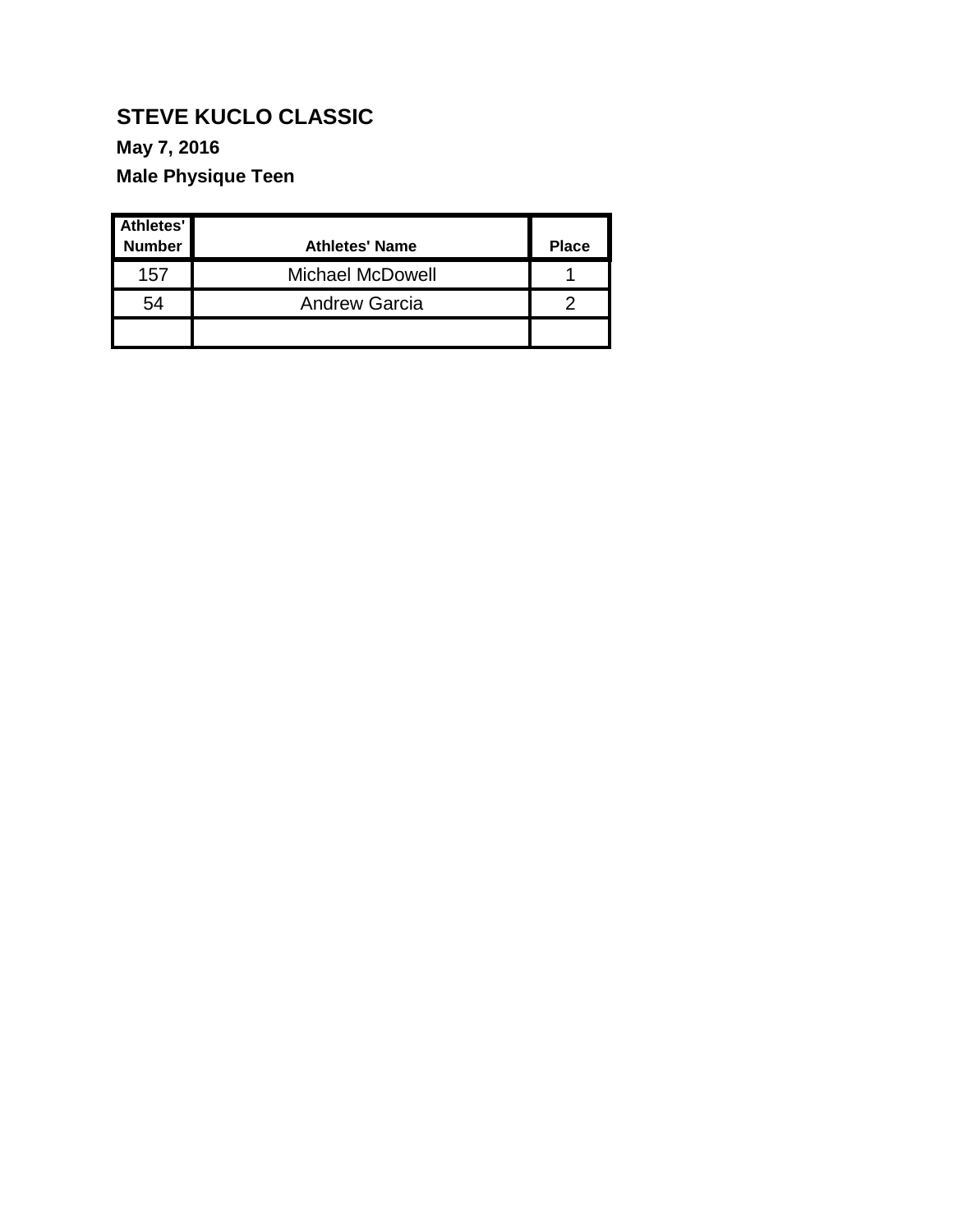### **May 7, 2016**

### **Women Bikini**

#### **Teen**

| Athletes'<br><b>Number</b> | <b>Athletes' Name</b> | <b>Place</b> |
|----------------------------|-----------------------|--------------|
| 123                        | <b>Breanna Black</b>  |              |
| 84                         | <b>Sydney Penbert</b> |              |
| 85                         | Aliyah Medina         |              |
|                            |                       |              |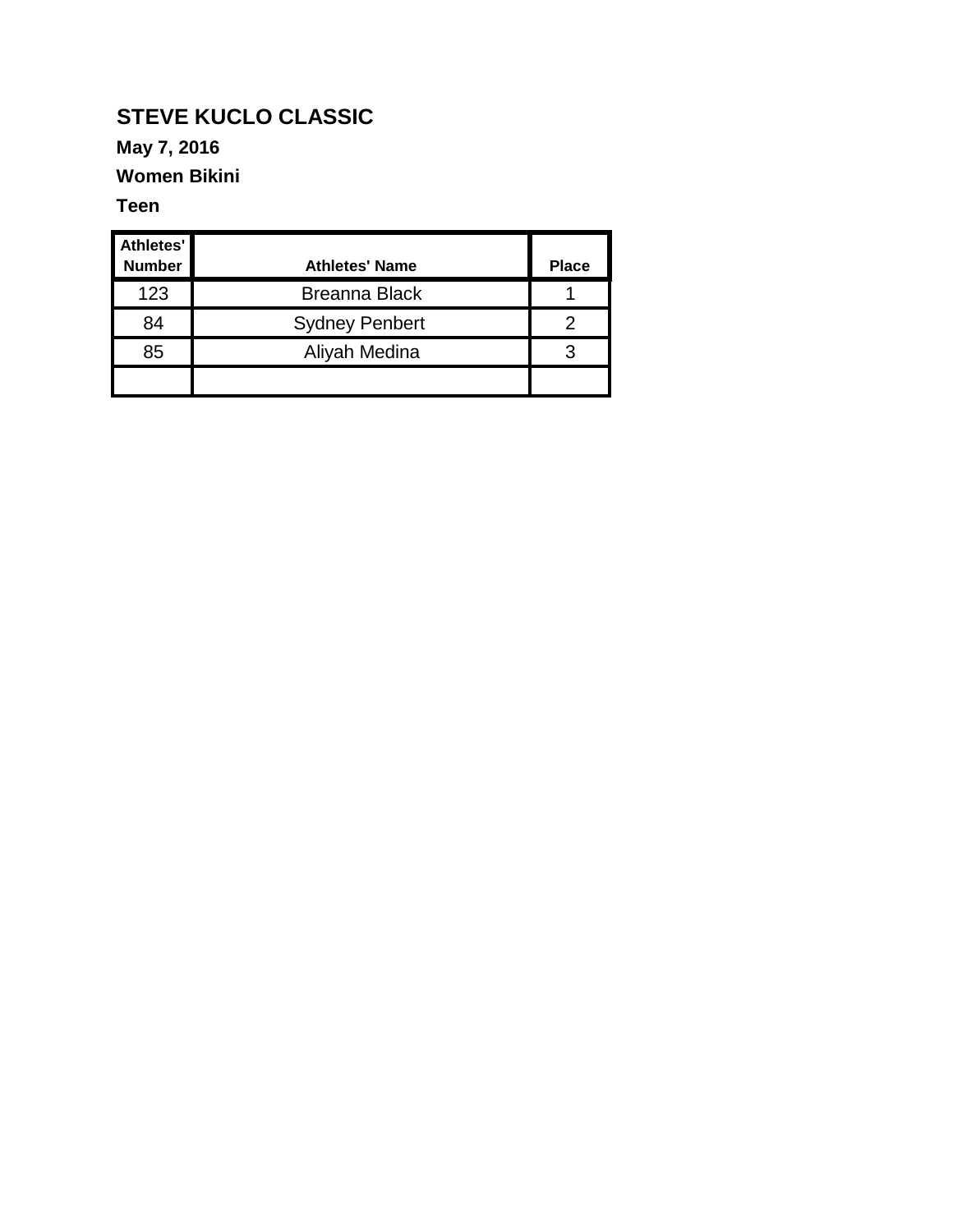### **May 7, 2016**

**Men Classic Physique Teen**

| Athletes'<br><b>Number</b> | <b>Athletes' Name</b> | <b>Place</b> |
|----------------------------|-----------------------|--------------|
|                            | Emmanu Garza          |              |
|                            |                       |              |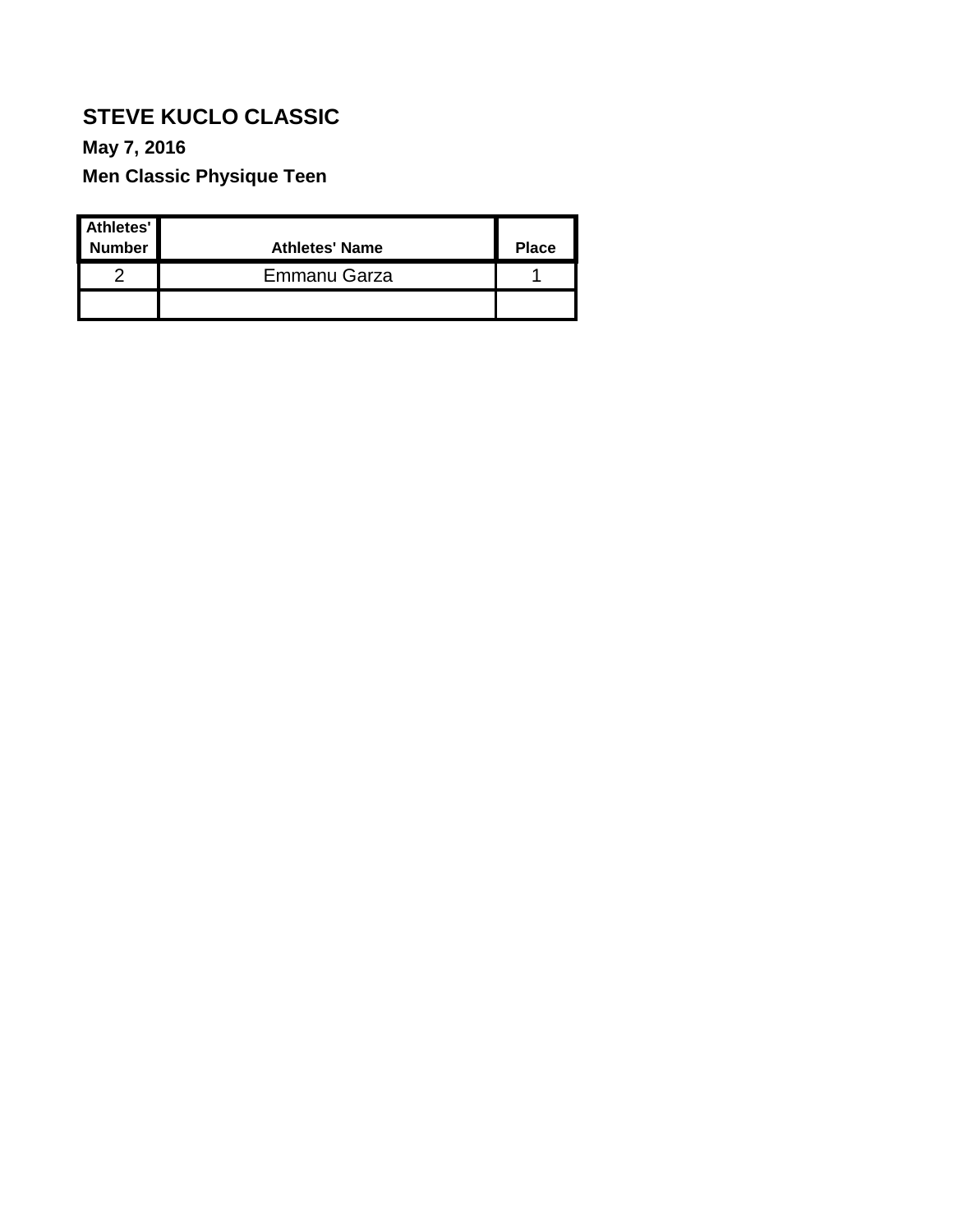## **May 7, 2016**

**Master Men Classic Physique 45 +**

| Athletes'<br><b>Number</b> | <b>Athletes' Name</b> | <b>Place</b> |
|----------------------------|-----------------------|--------------|
| 16                         | Reagan Lancaster      |              |
|                            |                       |              |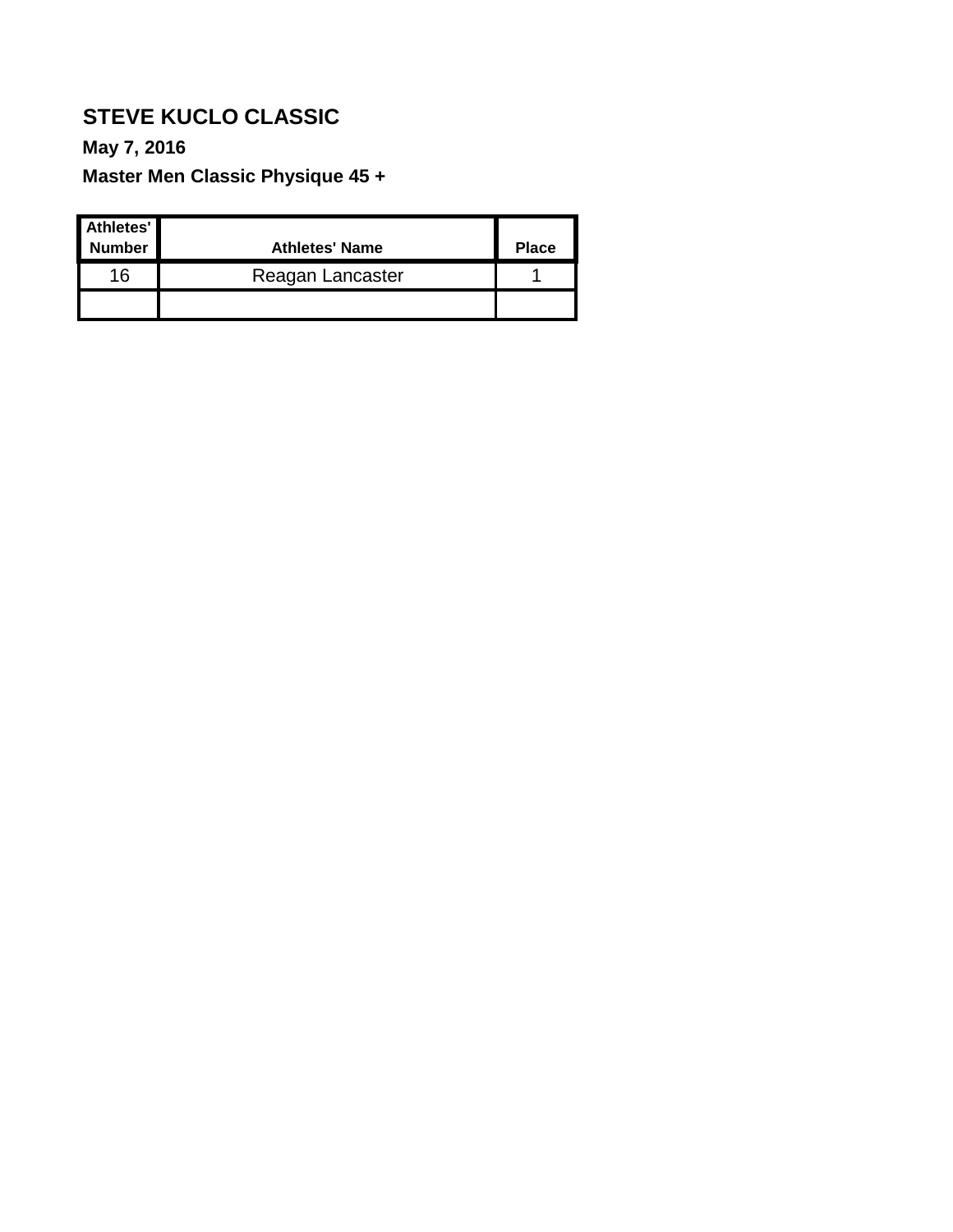**May 7, 2016**

**Women Physique**

**Masters ( 35+ )**

| <b>Athletes'</b><br><b>Number</b> | <b>Athletes' Name</b>   | <b>Place</b> |
|-----------------------------------|-------------------------|--------------|
| 30                                | <b>Beth McGrath</b>     |              |
| 31                                | <b>Brandi Whitemyer</b> |              |
| 29                                | <b>Tracy Dixon</b>      |              |
| 32                                | <b>Cathy Lee</b>        |              |
|                                   |                         |              |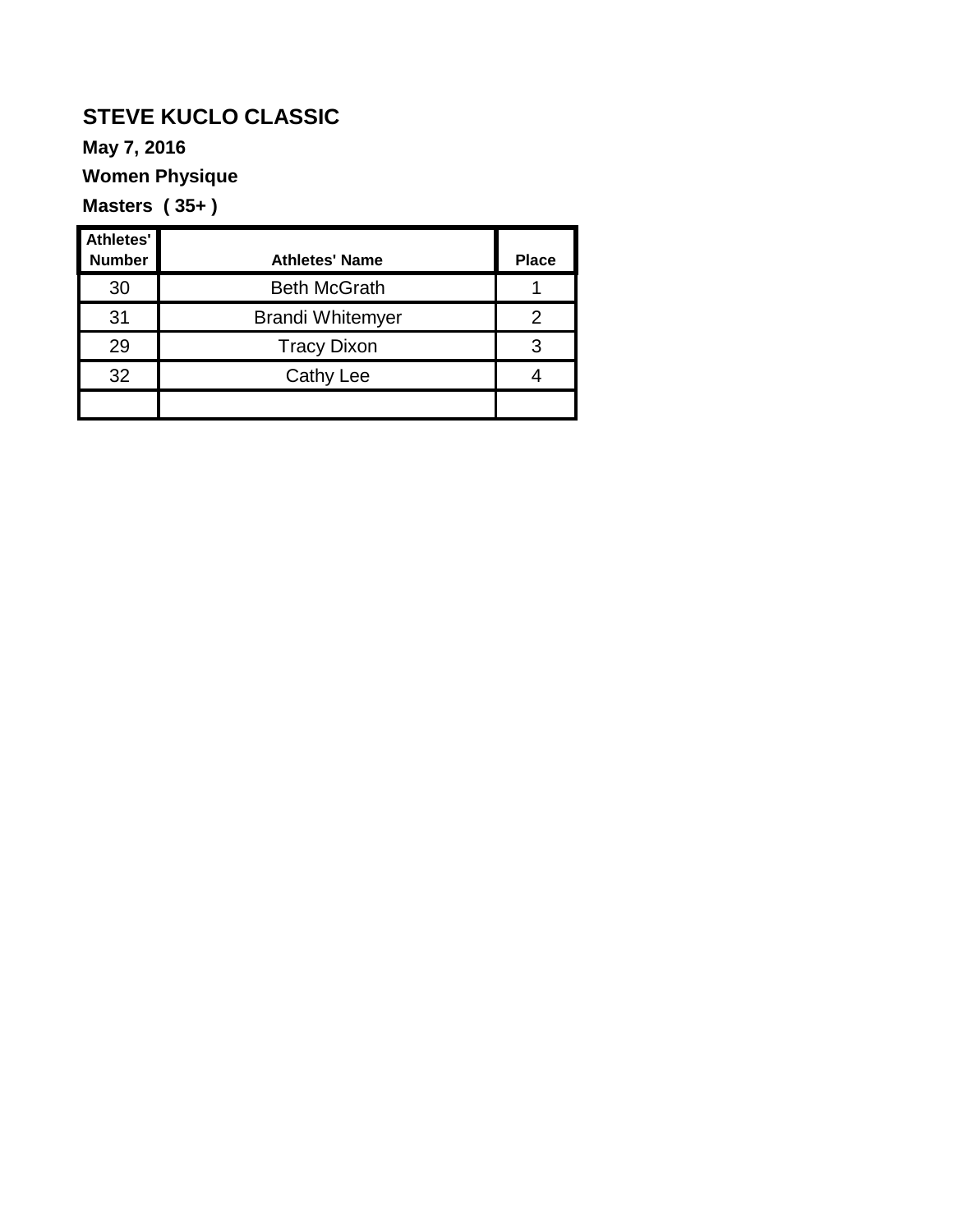#### **May 7, 2016**

### **Women Physiques**

### **Masters (over 45)**

| Athletes' |                       |              |
|-----------|-----------------------|--------------|
| Number    | <b>Athletes' Name</b> | <b>Place</b> |
| 30        | <b>Beth McGrath</b>   |              |
| 34        | <b>Tiffany Peak</b>   |              |
|           |                       |              |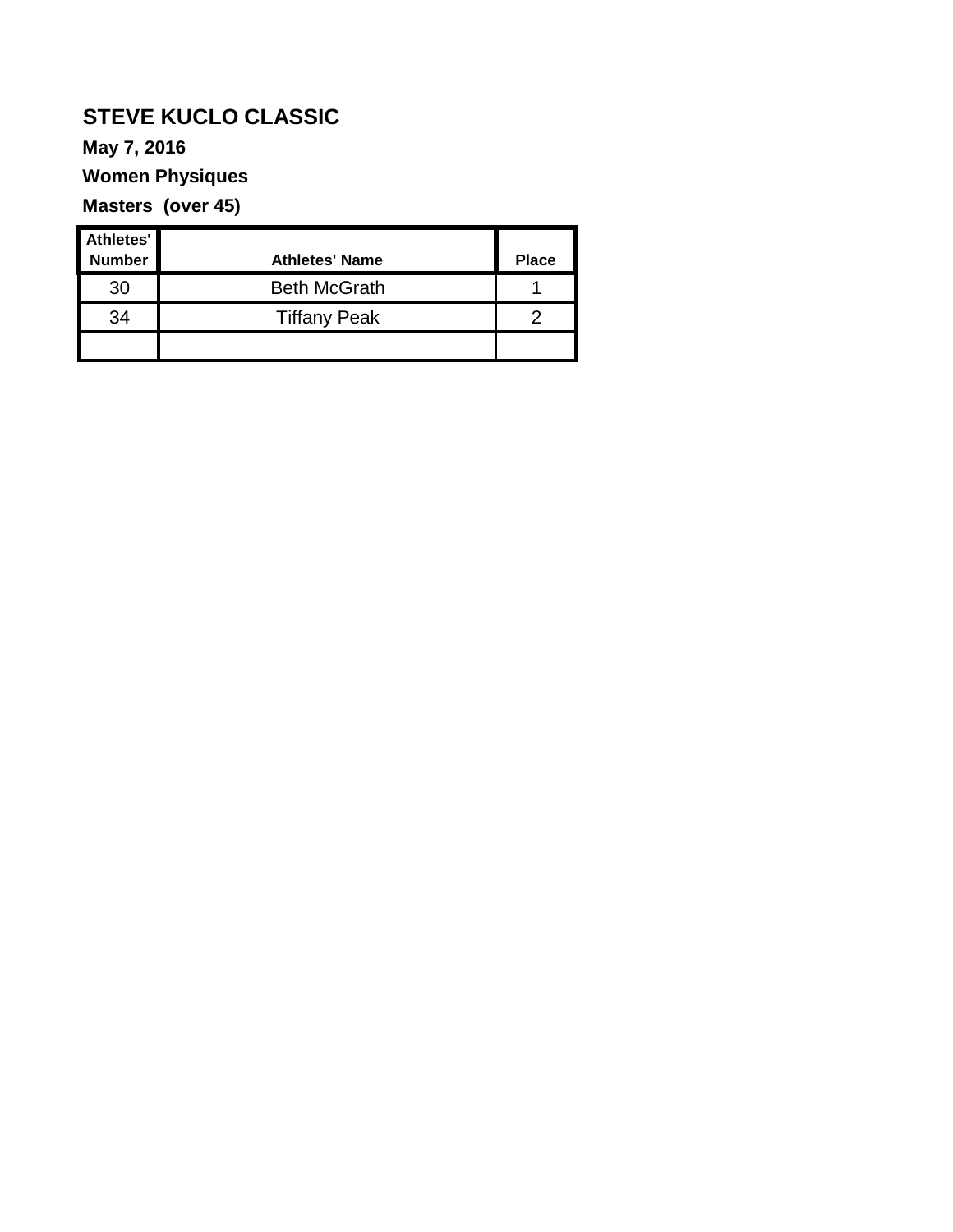### **May 7, 2016**

### **Men Bodybuilding**

**Masters (over 35)**

| Athletes'<br><b>Number</b> | <b>Athletes' Name</b> | <b>Place</b> |
|----------------------------|-----------------------|--------------|
| 13                         | Brian Haygood         |              |
|                            |                       |              |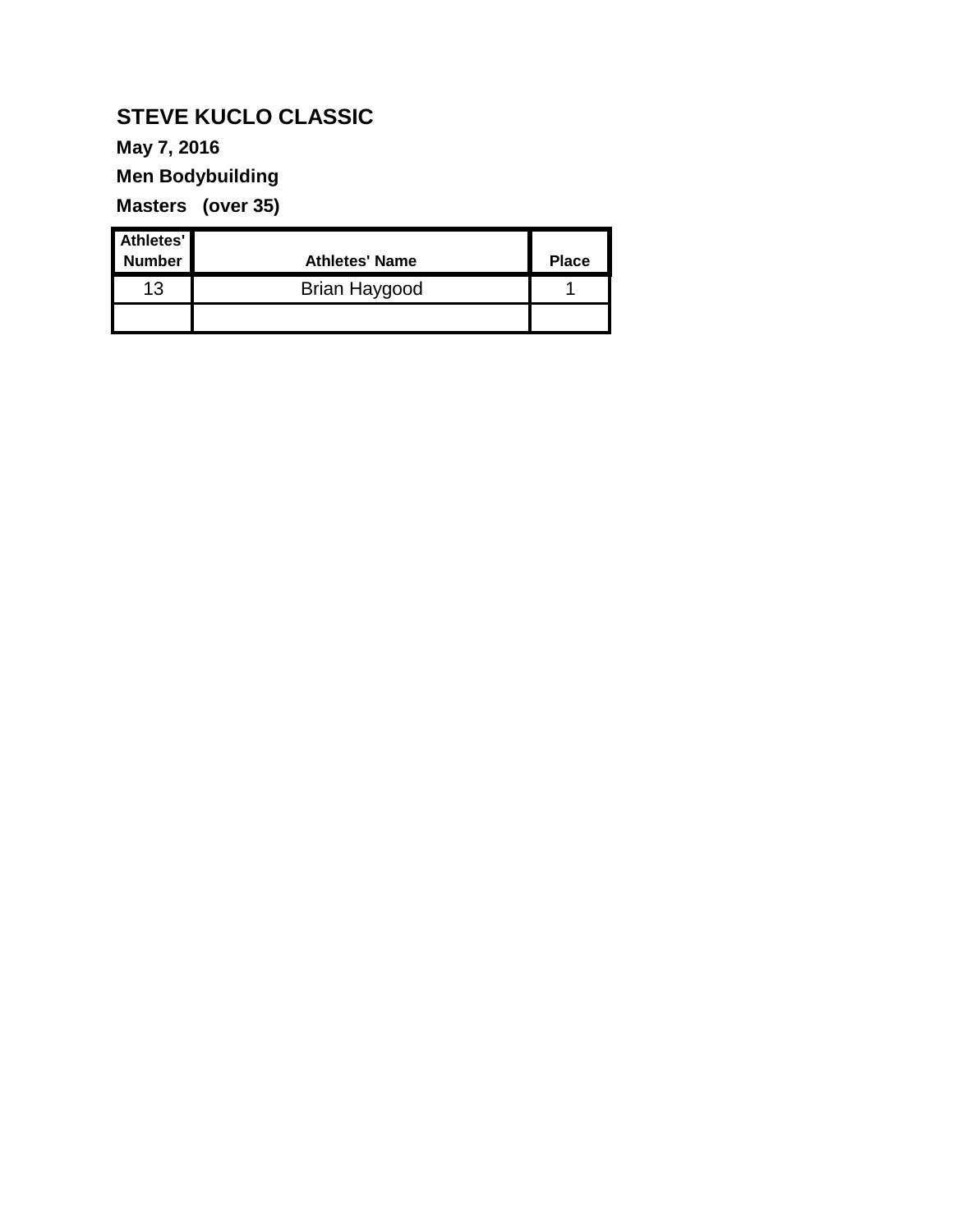#### **May 7, 2016**

### **Men Bodybuilding**

**Masters (over 50)**

| Athletes'<br><b>Number</b> | <b>Athletes' Name</b> | <b>Place</b> |
|----------------------------|-----------------------|--------------|
| 15                         | <b>Rickey Rohus</b>   |              |
| 16                         | Reagan Lancaster      |              |
|                            |                       |              |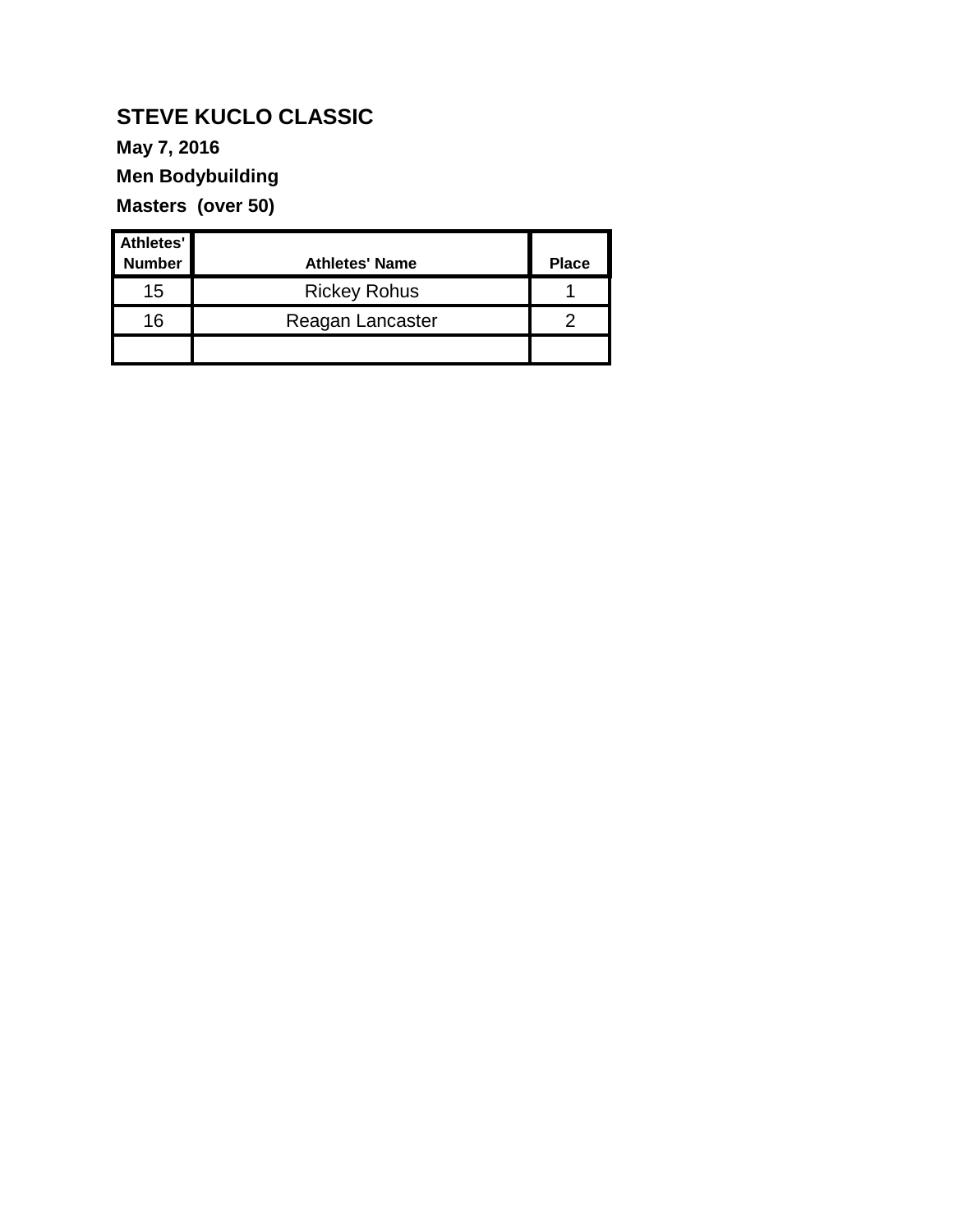### **May 7, 2016**

### **Novice Women Physique**

| Athletes'<br><b>Number</b> | <b>Athletes' Name</b> | <b>Place</b> |
|----------------------------|-----------------------|--------------|
| 26                         | <b>Shelby Dueitt</b>  |              |
| 29                         | <b>Tracy Dixon</b>    |              |
|                            |                       |              |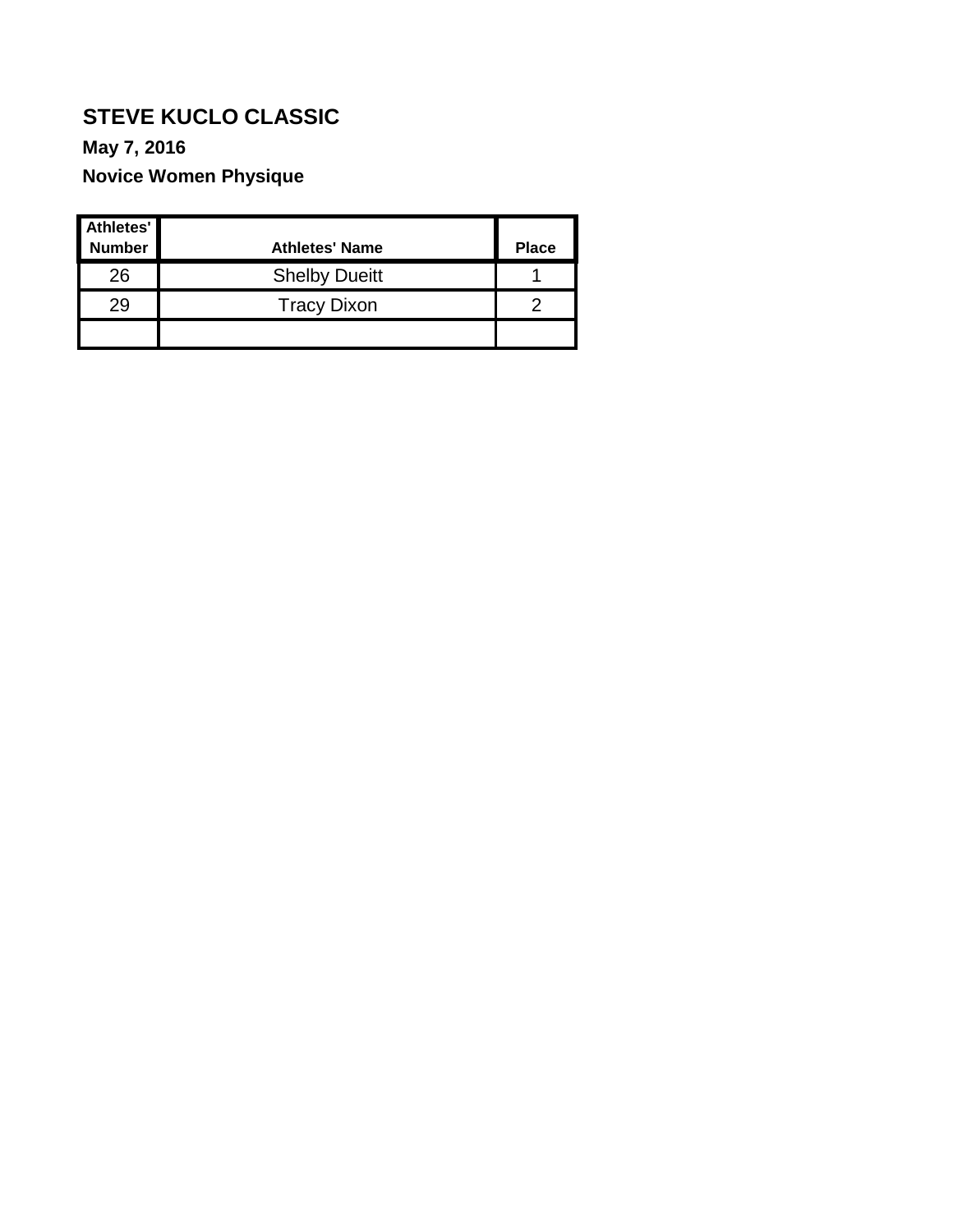### **May 7, 2016**

**Women Open Physique A**

| <b>Athletes'</b><br><b>Number</b> | <b>Athletes' Name</b> | <b>Place</b> |
|-----------------------------------|-----------------------|--------------|
| 27                                | Pamela Balderra       |              |
| 26                                | <b>Shelby Dueitt</b>  | 2            |
| 29                                | <b>Tracy Dixon</b>    | 3            |
| 28                                | Hannah Braden         |              |
|                                   |                       |              |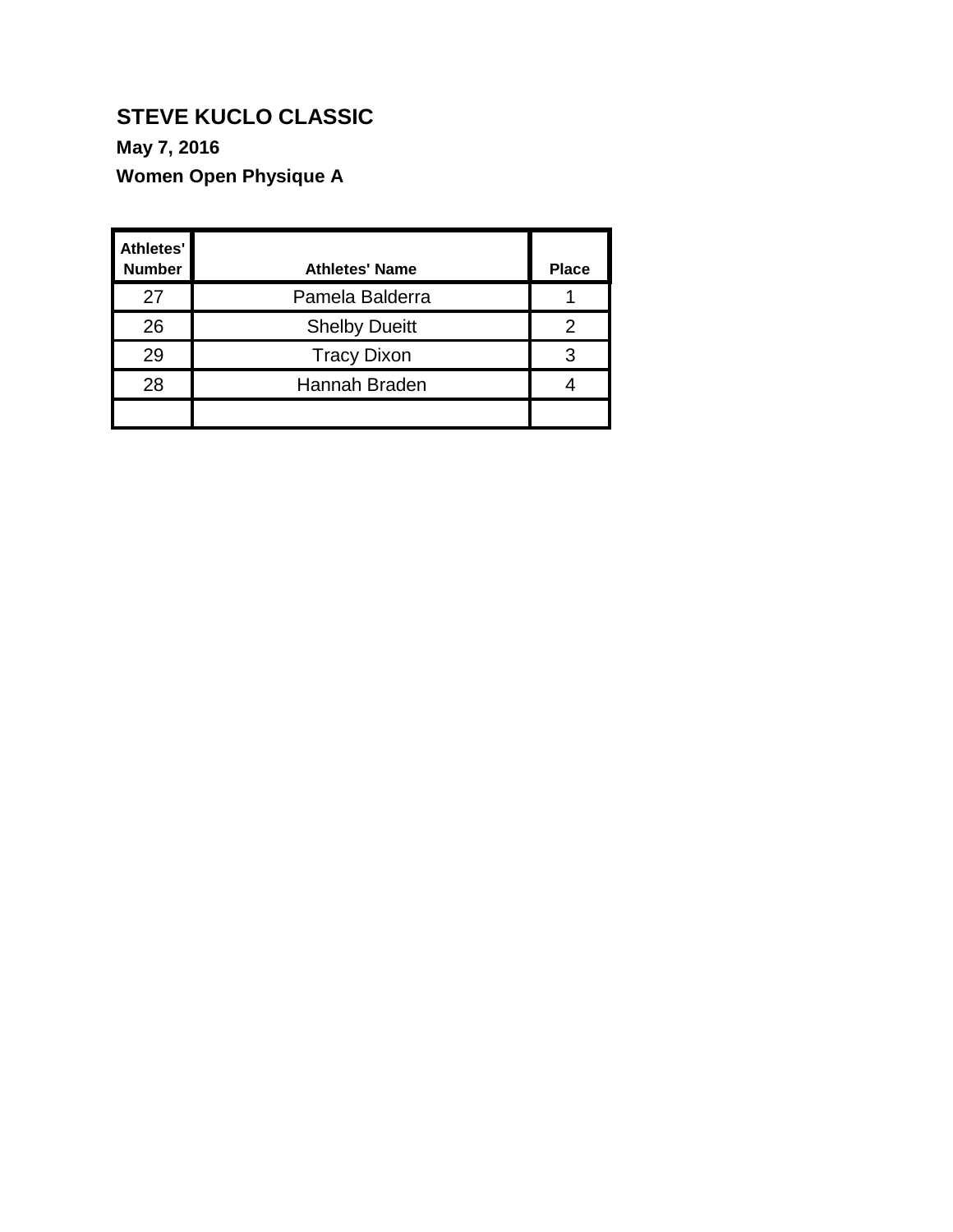### **May 7, 2016**

**Women Open Physique B**

| Athletes'<br><b>Number</b> | <b>Athletes' Name</b>   | <b>Place</b> |
|----------------------------|-------------------------|--------------|
| 30                         | <b>Beth McGrath</b>     |              |
| 31                         | <b>Brandi Whitemyer</b> |              |
|                            |                         |              |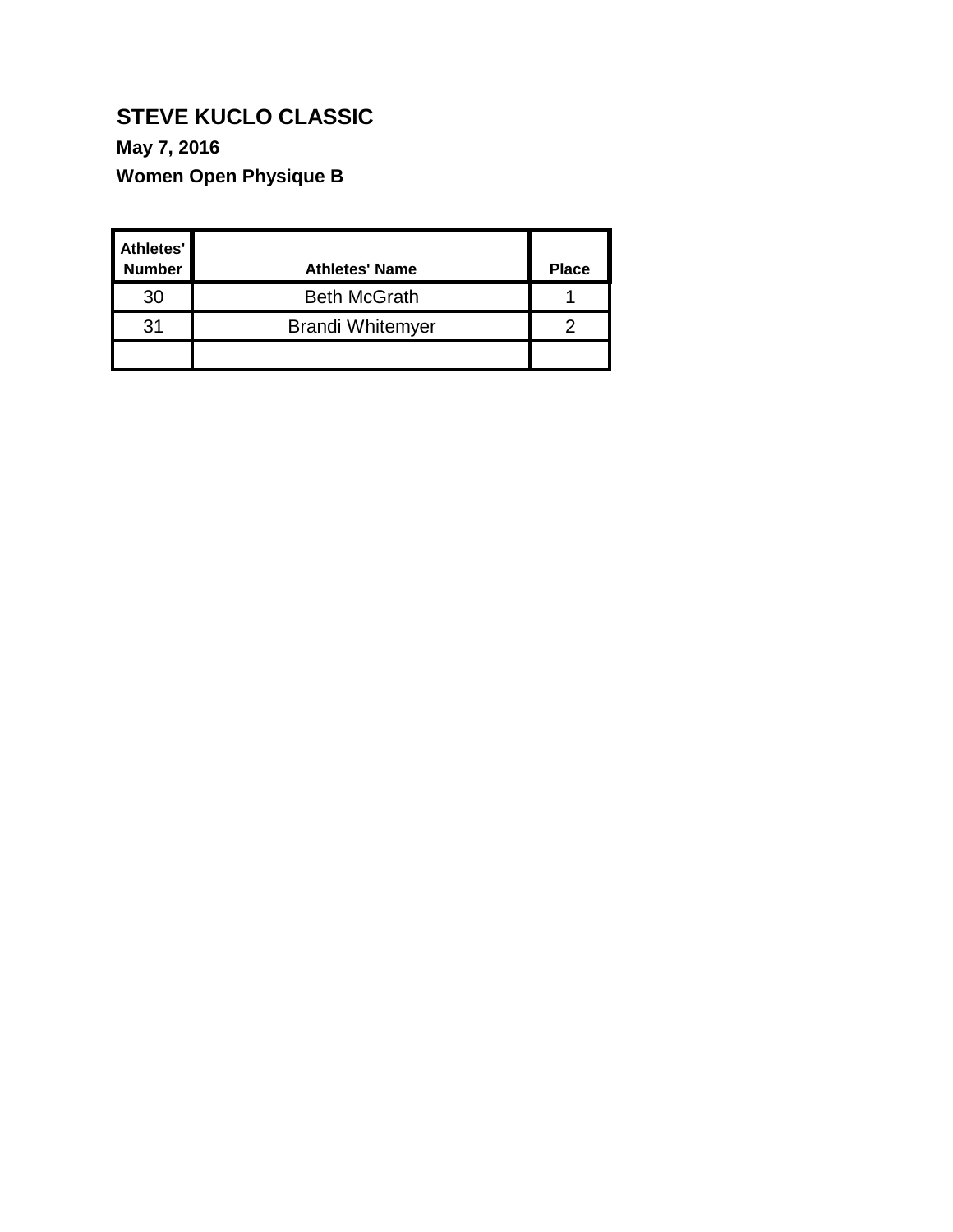**May 7, 2016**

**Men Bodybuilding**

### **Novice Middleweight**

| Athletes'<br><b>Number</b> | <b>Athletes' Name</b> | <b>Place</b> |
|----------------------------|-----------------------|--------------|
| 5                          | Nikita Pokrysh        |              |
|                            | Lael Walton           | 2            |
| 12                         | <b>Shane Allen</b>    | 3            |
| 14                         | <b>Roberto Funes</b>  |              |
| 13                         | Brian Haygood         | 5            |
|                            |                       |              |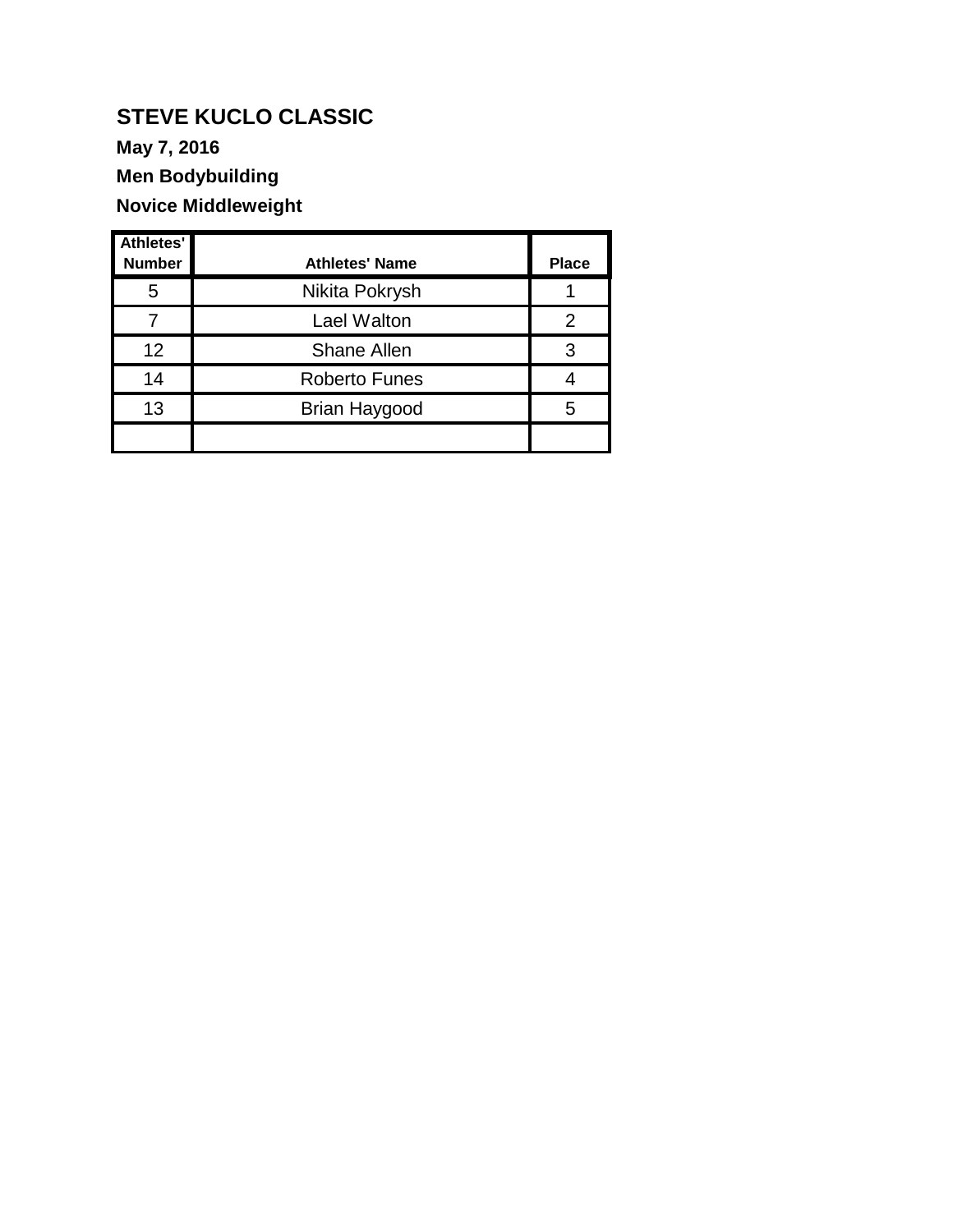**May 7, 2016**

**Men Bodybuilding**

### **Novice Heavyweight**

| Athletes'<br><b>Number</b> | <b>Athletes' Name</b>   | <b>Place</b> |
|----------------------------|-------------------------|--------------|
| 151                        | <b>Andre Murria</b>     |              |
| 10                         | James Dicarlo           | 2            |
| 22                         | Craig LeBlanc           | 3            |
| 6                          | <b>Nicholas Dunswor</b> |              |
| R                          | <b>Michael Orencol</b>  | 5            |
|                            |                         |              |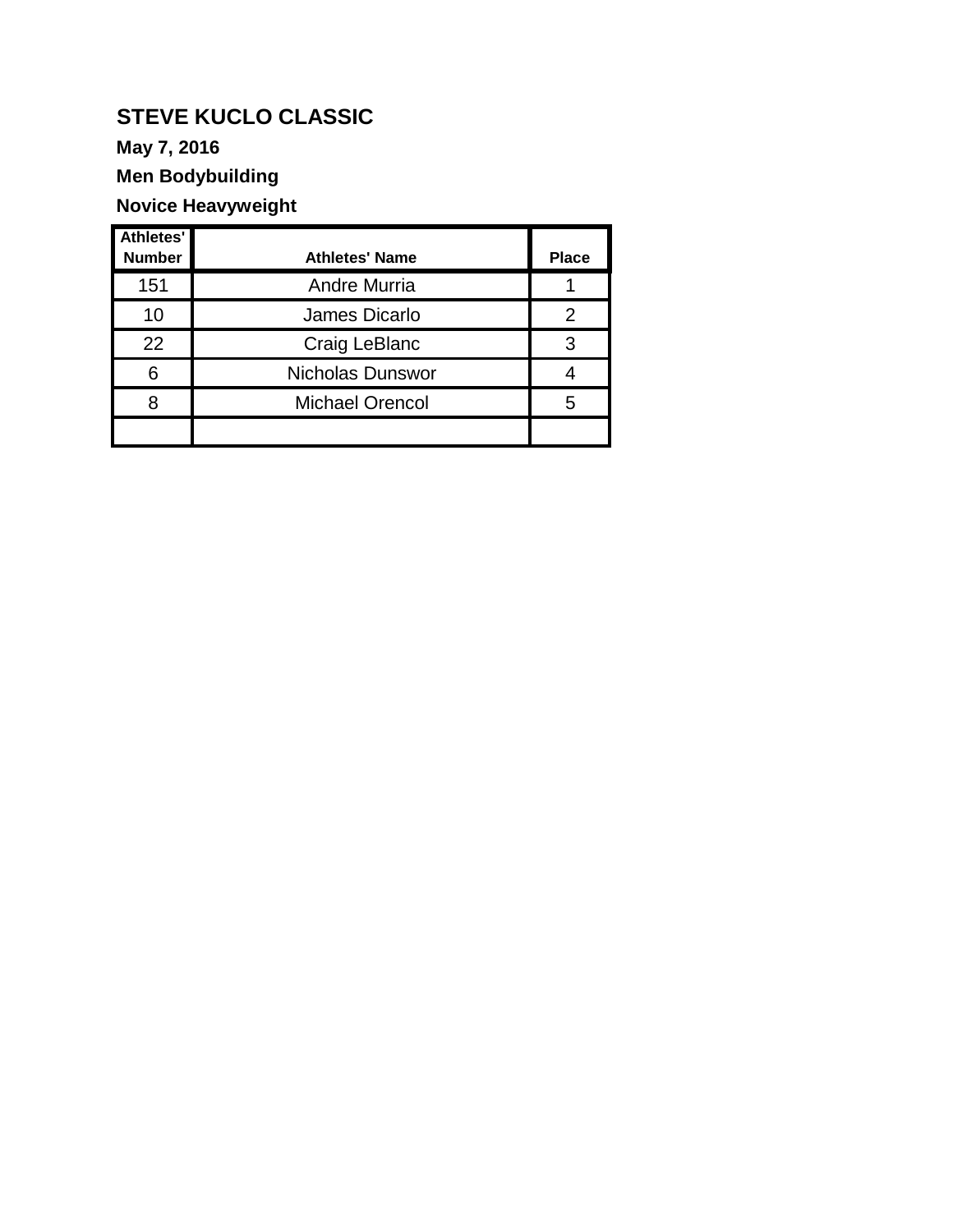## **May 7, 2016**

**Novice Men Classic Physique C**

| Athletes'<br><b>Number</b> | <b>Athletes' Name</b> | <b>Place</b> |
|----------------------------|-----------------------|--------------|
| 24                         | <b>Brad Myers</b>     |              |
| 16                         | Reagan Lancaster      |              |
|                            |                       |              |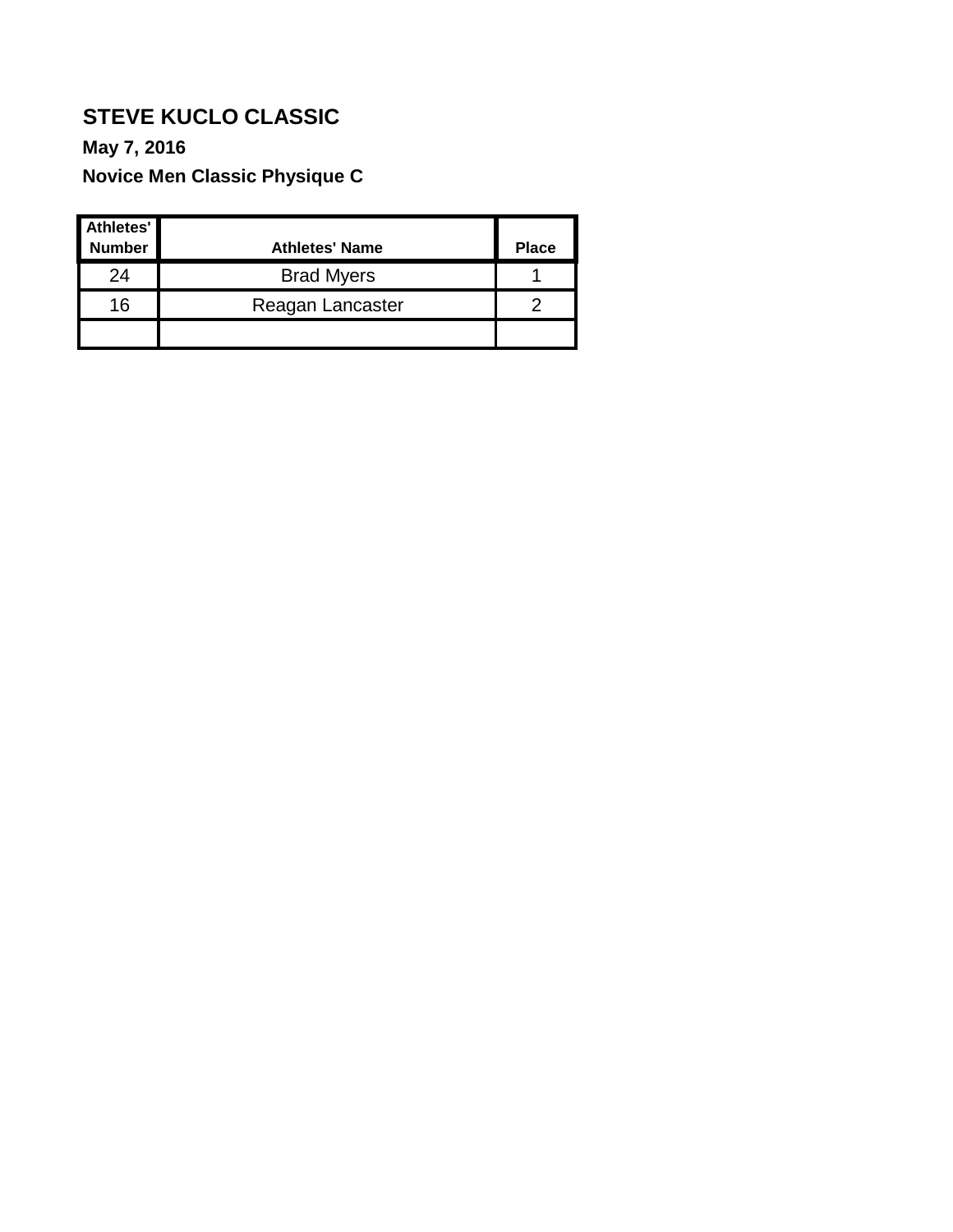### **May 7, 2016**

### **Men Classic Physique B**

| Athletes'<br><b>Number</b> | <b>Athletes' Name</b> | <b>Place</b> |
|----------------------------|-----------------------|--------------|
| 17                         | JC Haigwood           |              |
| 19                         | <b>Brandon Bryant</b> |              |
|                            |                       |              |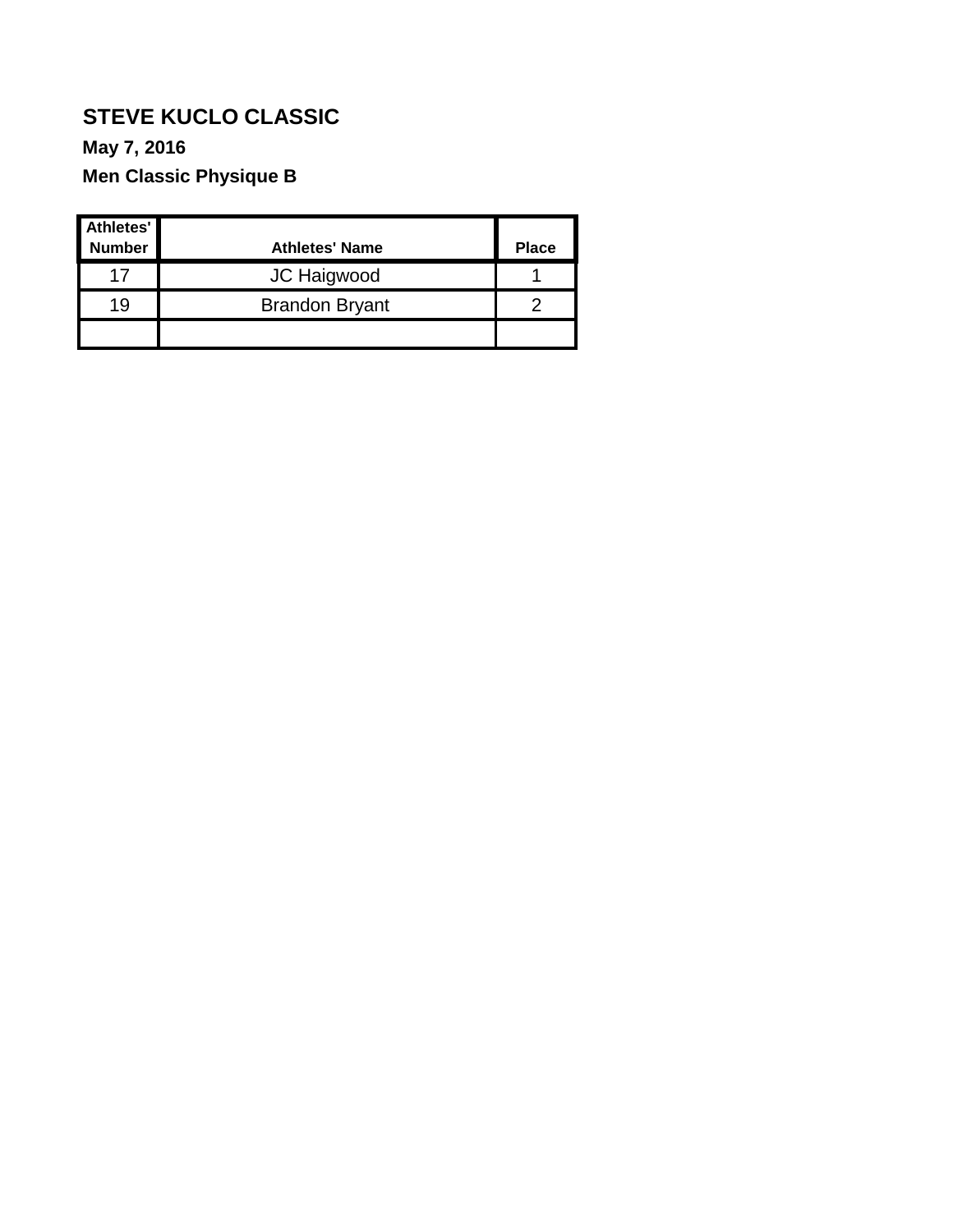### **May 7, 2016**

### **Men Classic Physique C**

| Athletes'<br><b>Number</b> | <b>Athletes' Name</b>  | <b>Place</b> |
|----------------------------|------------------------|--------------|
| 23                         | <b>Daniel Sullivan</b> |              |
| 20                         | <b>EJ Nduka</b>        |              |
| 21                         | Logan Hunt             |              |
| 24                         | <b>Brad Myers</b>      |              |
| 154                        | Michael Agardy         | 5            |
|                            |                        |              |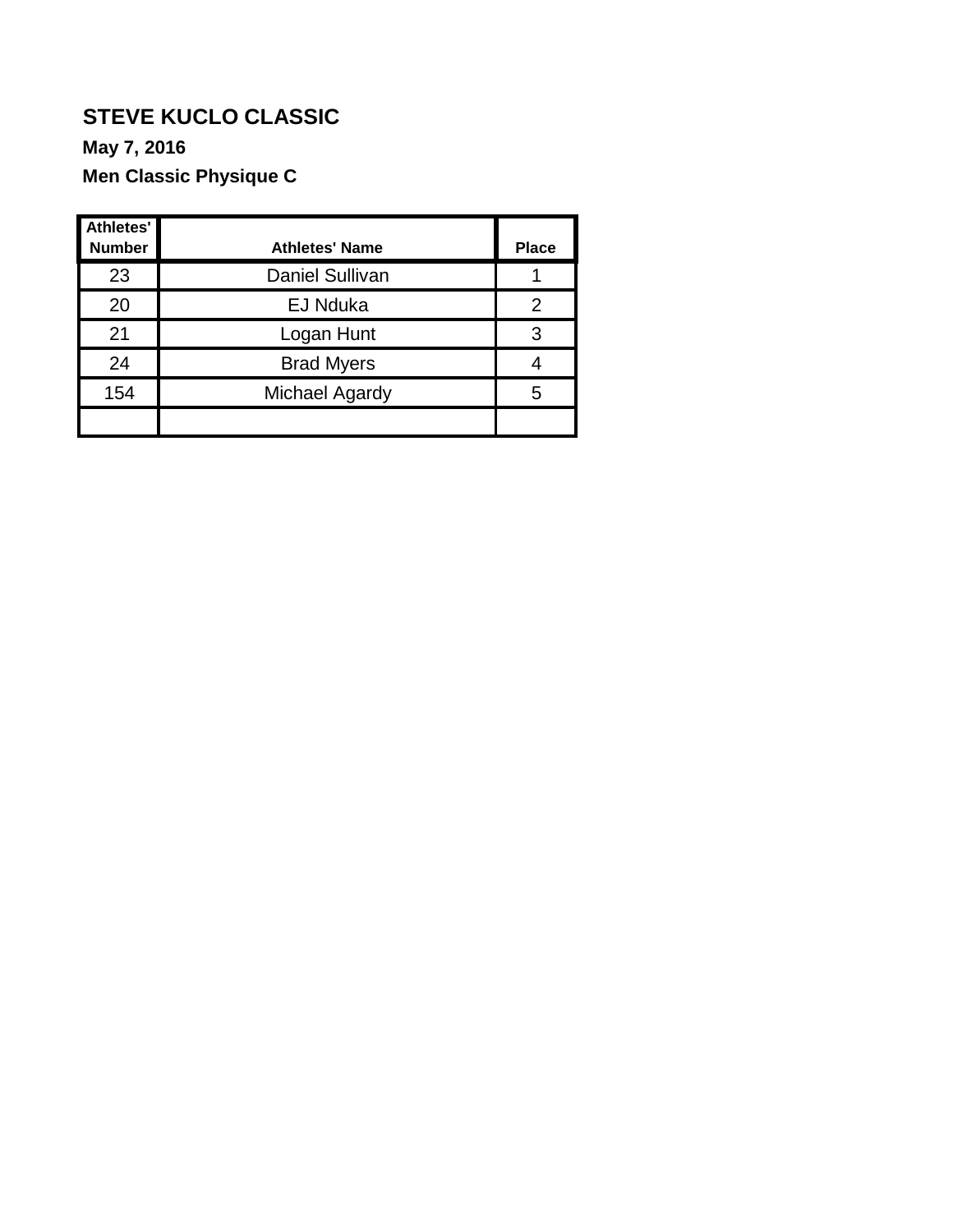**May 7, 2016**

**Men Bodybuilding**

**Open Bantamweight**

| Athletes'<br><b>Number</b> | <b>Athletes' Name</b> | <b>Place</b> |
|----------------------------|-----------------------|--------------|
|                            | James Parten          |              |
|                            |                       |              |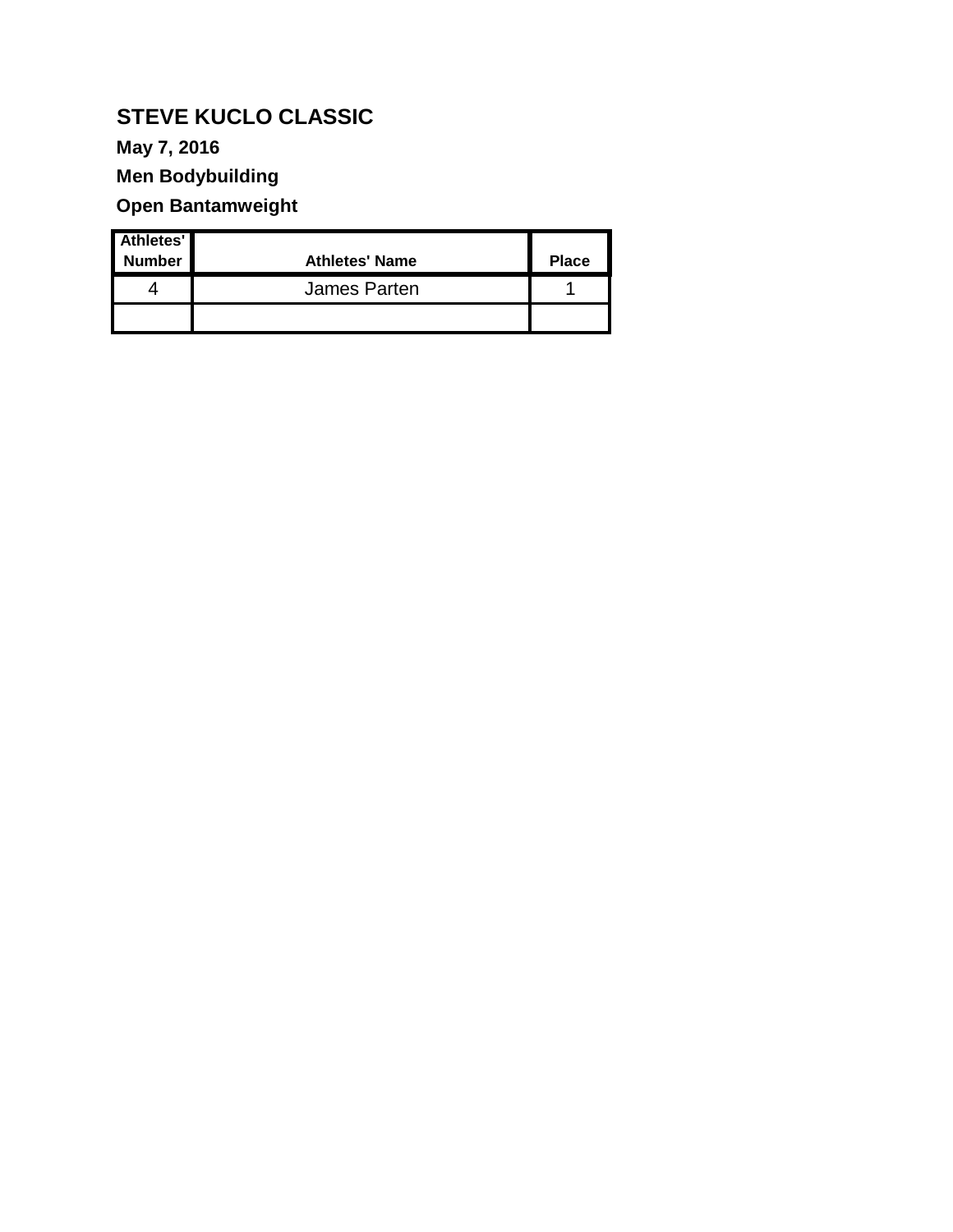**May 7, 2016**

**Men Bodybuilding**

### **Open Middleweight**

| Athletes'<br><b>Number</b> | <b>Athletes' Name</b> | <b>Place</b> |
|----------------------------|-----------------------|--------------|
| 5                          | Nikita Pokrysh        |              |
| З                          | Noah Palomin          |              |
| 14                         | <b>Roberto Funes</b>  |              |
|                            |                       |              |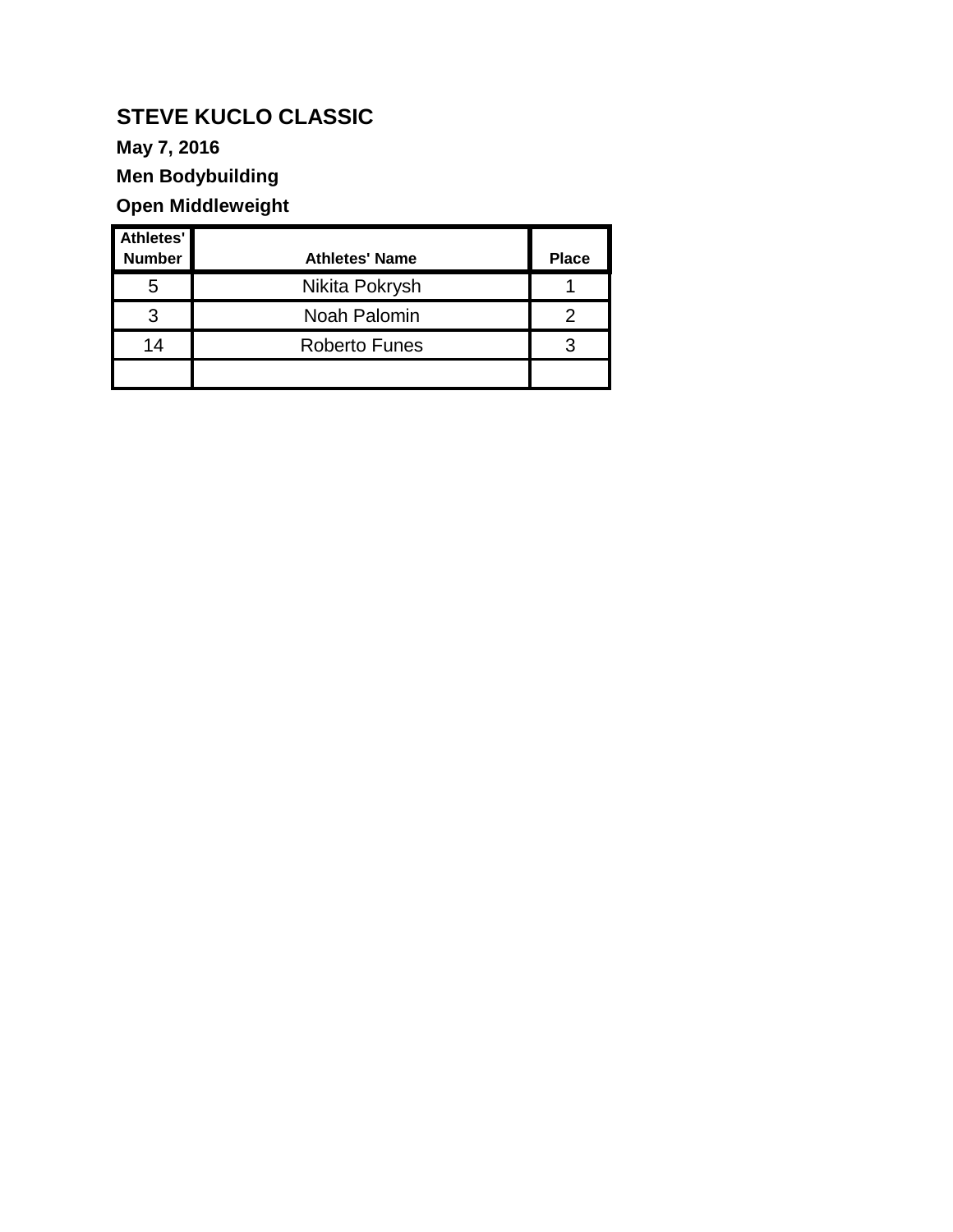**May 7, 2016**

### **Men Bodybuilding**

### **Open Light Heavyweight**

| <b>Athletes'</b><br><b>Number</b> | <b>Athletes' Name</b>   | <b>Place</b>   |
|-----------------------------------|-------------------------|----------------|
| 151                               | <b>Andre Murria</b>     |                |
| 152                               | John Milo               | $\overline{2}$ |
| 7                                 | Lael Walton             | 3              |
| 9                                 | David Vuong             |                |
| 6                                 | <b>Nicholas Dunswor</b> | 5              |
| 15                                | <b>Rickey Rohus</b>     | 6              |
| 8                                 | <b>Michael Orencol</b>  |                |
|                                   |                         |                |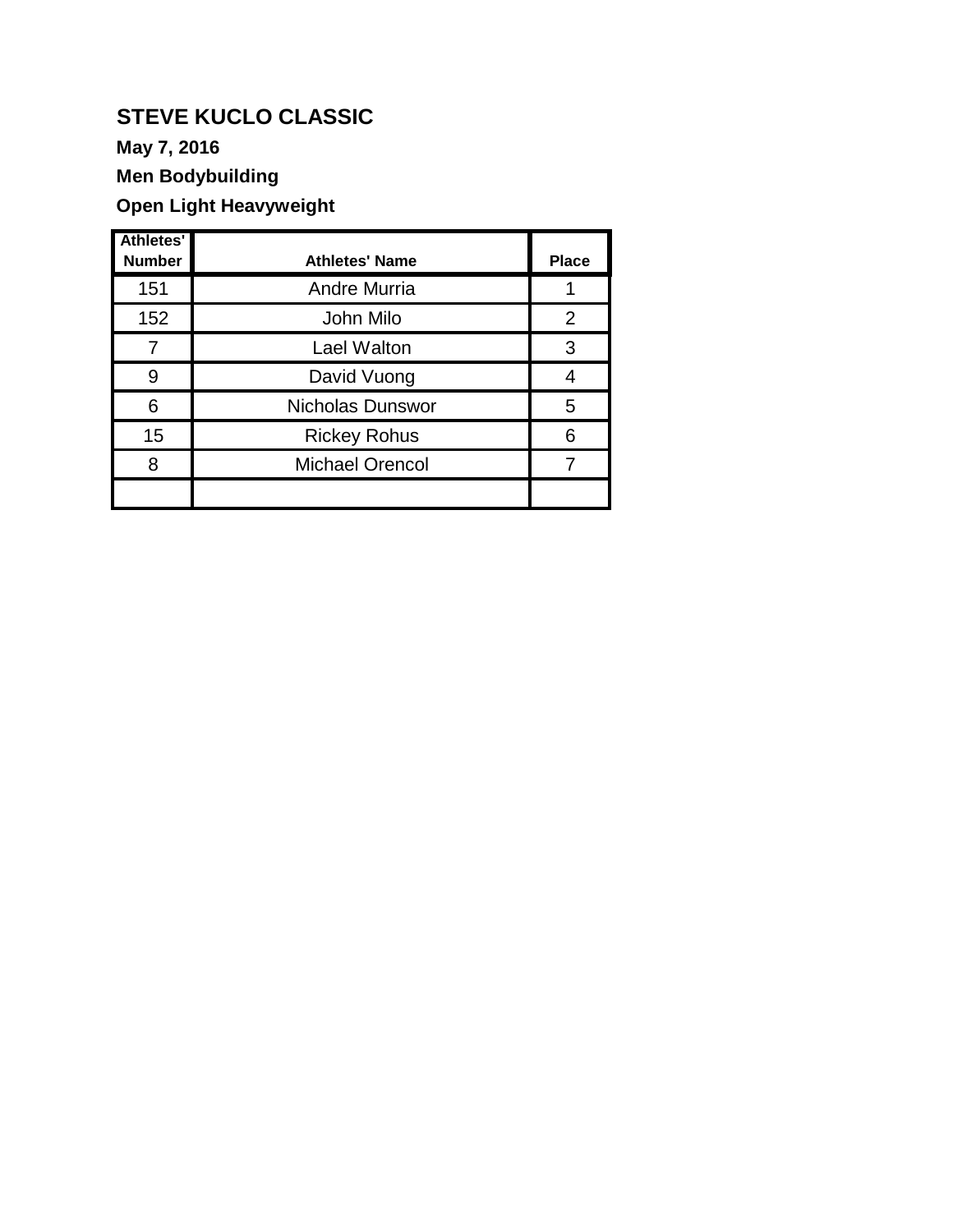**May 7, 2016**

**Men Bodybuilding**

### **Open Heavyweight**

| Athletes'     |                       |              |
|---------------|-----------------------|--------------|
| <b>Number</b> | <b>Athletes' Name</b> | <b>Place</b> |
| 153           | <b>Tyrus Hughes</b>   |              |
| 10            | James Dicarlo         |              |
| 22            | Craig LeBlanc         |              |
|               |                       |              |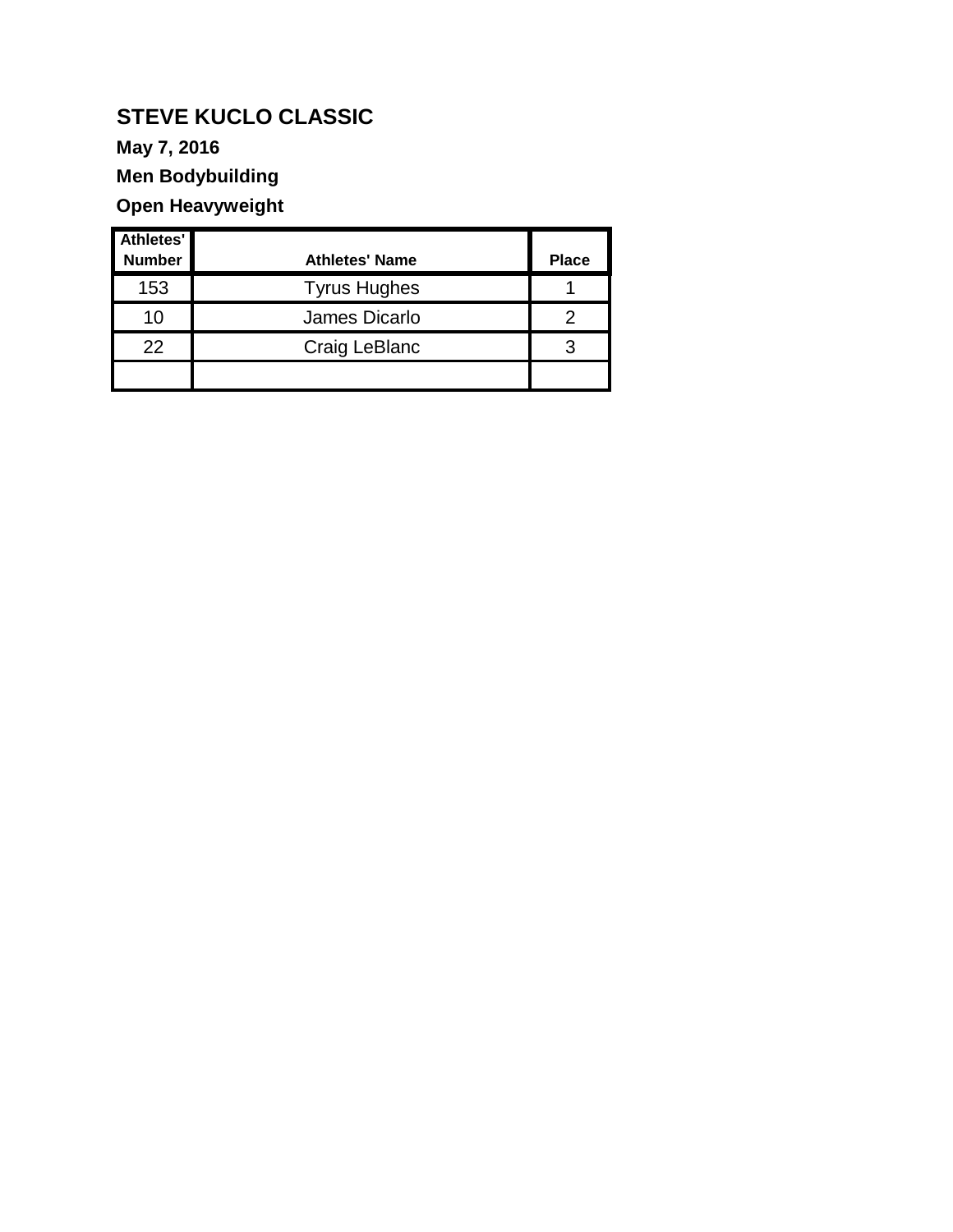**May 7, 2016**

**Men Bodybuilding**

### **Open Super Heavyweight**

| Athletes'<br><b>Number</b> | <b>Athletes' Name</b> | <b>Place</b> |
|----------------------------|-----------------------|--------------|
| 11                         | Kyle Mooney           |              |
|                            |                       |              |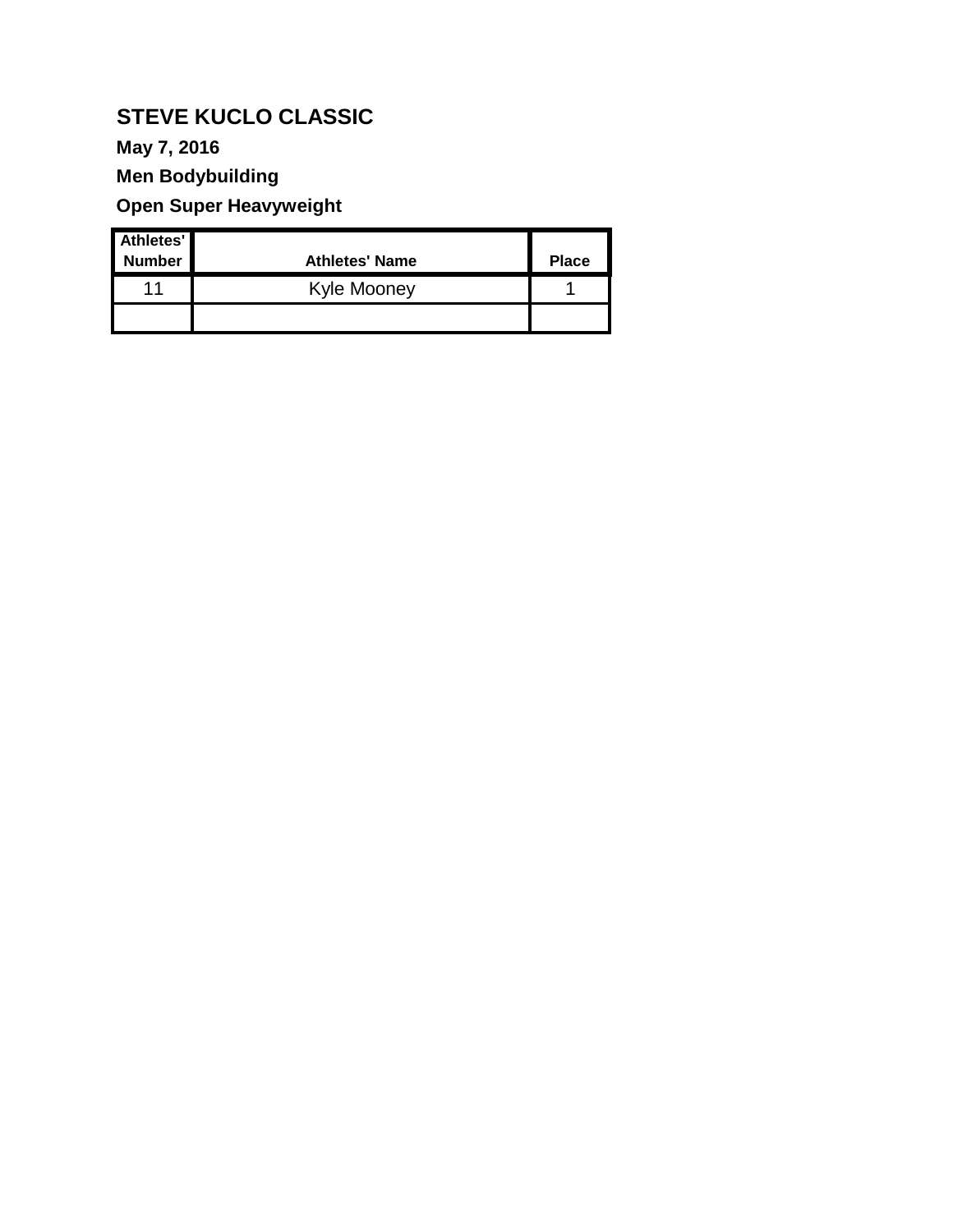**May 7, 2016**

**Women Bikini** 

**Masters 35-44**

| <b>Athletes'</b><br><b>Number</b> | <b>Athletes' Name</b>  | <b>Place</b> |
|-----------------------------------|------------------------|--------------|
| 119                               | <b>Holly Walker</b>    |              |
| 125                               | <b>Renee Burnett</b>   | 2            |
| 92                                | <b>Renea Perez</b>     | 3            |
| 109                               | <b>Heather Fallen</b>  |              |
| 171                               | <b>Jasmine Adams</b>   | 5            |
| 141                               | Laura Clymer           | 6            |
| 94                                | <b>Starla Scrivner</b> |              |
|                                   |                        |              |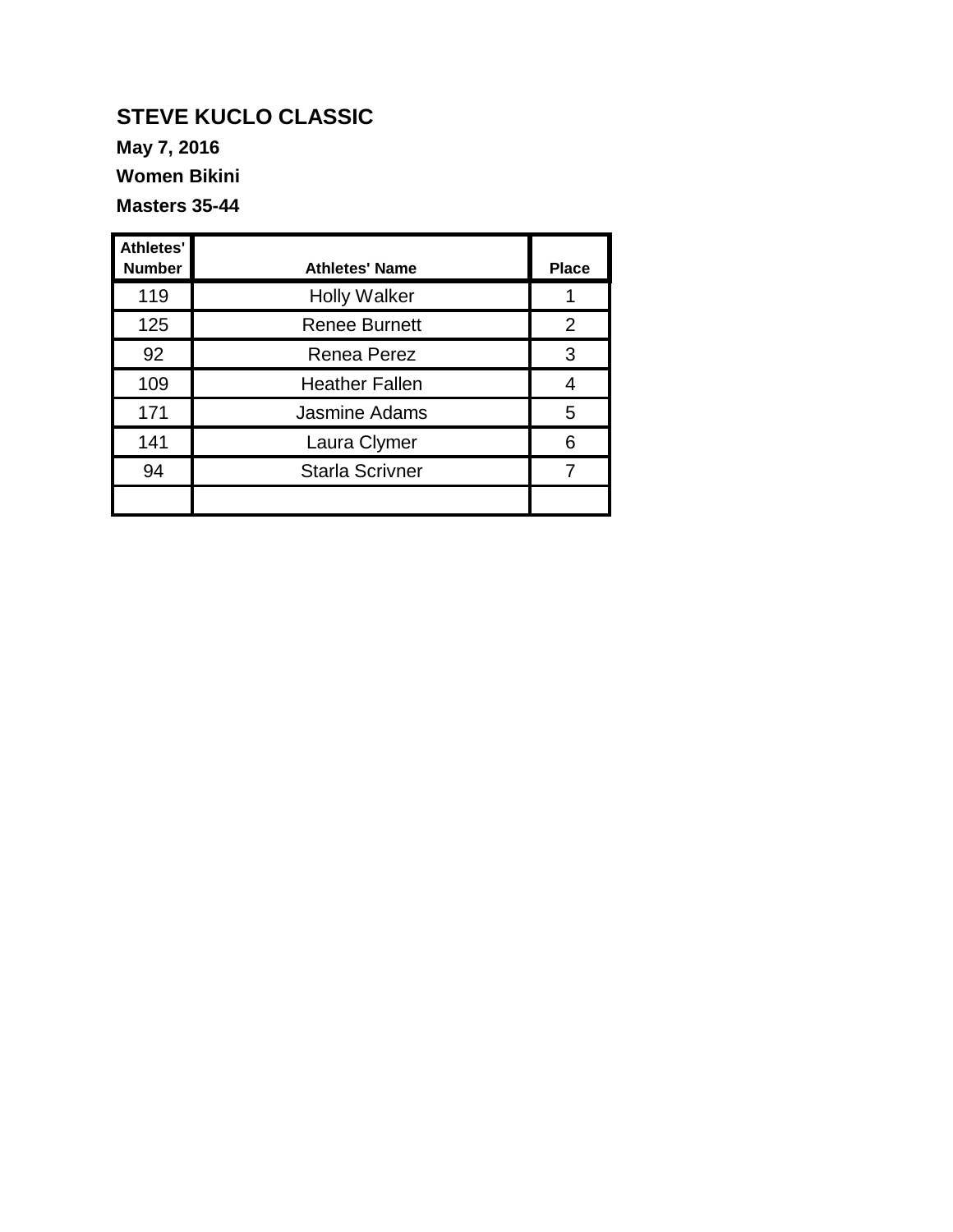### **May 7, 2016**

**Master Bikini (over 45)**

| Athletes'<br><b>Number</b> | <b>Athletes' Name</b>  | <b>Place</b> |
|----------------------------|------------------------|--------------|
| 141                        | Laura Clymer           |              |
| 148                        | Melissa Zepeda         |              |
| 94                         | <b>Starla Scrivner</b> |              |
|                            |                        |              |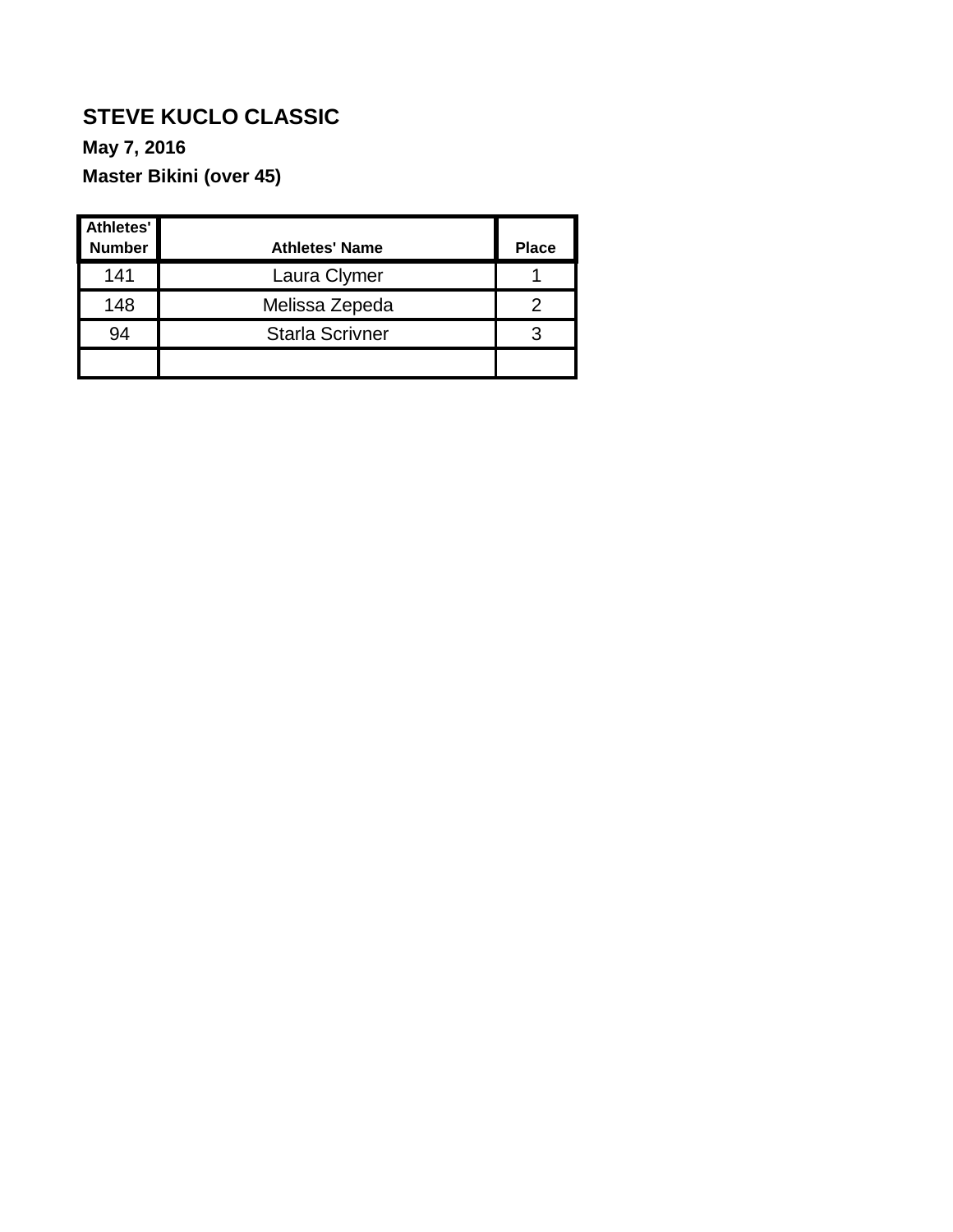### **May 7, 2016**

### **Men Physique Masters (over 35)**

| <b>Athletes'</b> |                        |              |
|------------------|------------------------|--------------|
| <b>Number</b>    | <b>Athletes' Name</b>  | <b>Place</b> |
| 68               | <b>Brad Hitesman</b>   |              |
| 80               | <b>William Terry</b>   |              |
| 64               | <b>Brandon Valente</b> |              |
| 79               | <b>Eros Shaw</b>       |              |
|                  |                        |              |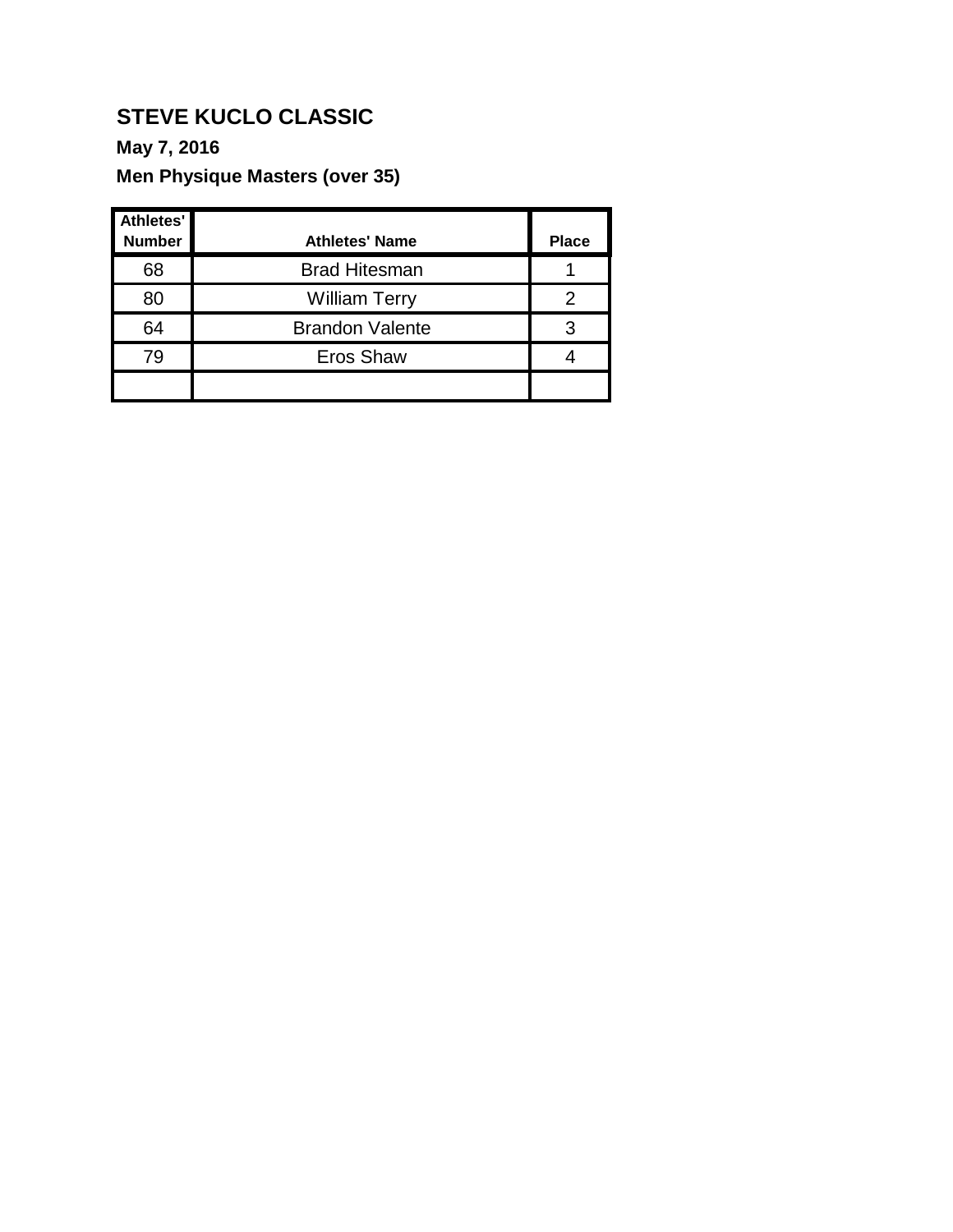#### **May 7, 2016**

### **Master Male Physique (over 45)**

| Athletes'     |                       |              |
|---------------|-----------------------|--------------|
| <b>Number</b> | <b>Athletes' Name</b> | <b>Place</b> |
| 63            | John Rabon            |              |
| 165           | <b>Andrew Cofield</b> |              |
| 58            | Joseph Hagins         |              |
|               |                       |              |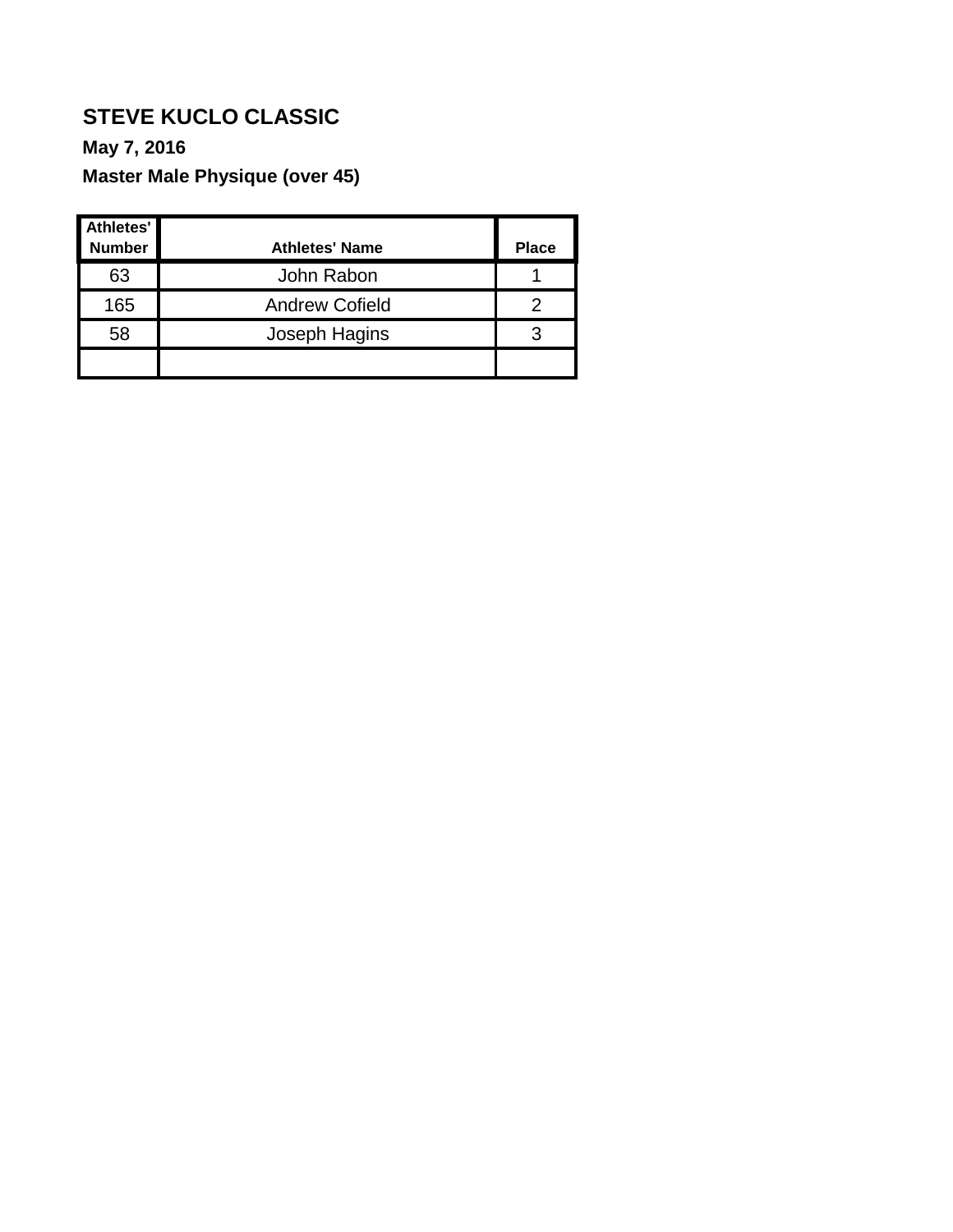### **May 7, 2016**

**Women Figure**

**Masters ( over 35 )**

| Athletes'<br><b>Number</b> | <b>Athletes' Name</b>   | <b>Place</b> |
|----------------------------|-------------------------|--------------|
| 31                         | <b>Brandi Whitemyer</b> |              |
| 38                         | JoEmm Wright            |              |
|                            |                         |              |
| 46                         | Angie Willson           |              |
| 49                         | Gema Pineda             |              |
|                            |                         |              |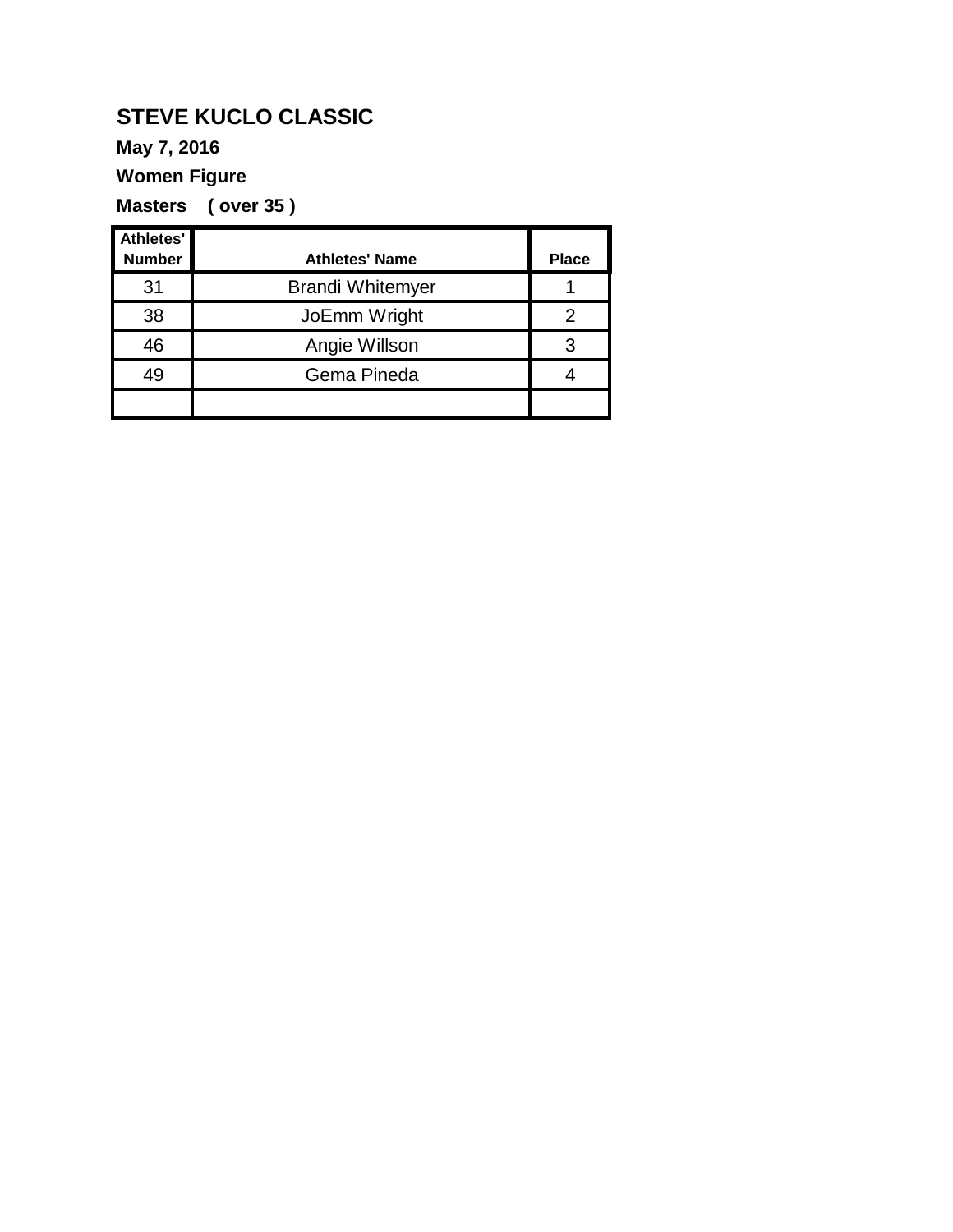### **May 7, 2016**

**Women Figure**

**Masters ( over 45 )**

| Athletes'<br><b>Number</b> | <b>Athletes' Name</b> | <b>Place</b> |
|----------------------------|-----------------------|--------------|
| 53                         | Shannon Wood          |              |
|                            |                       |              |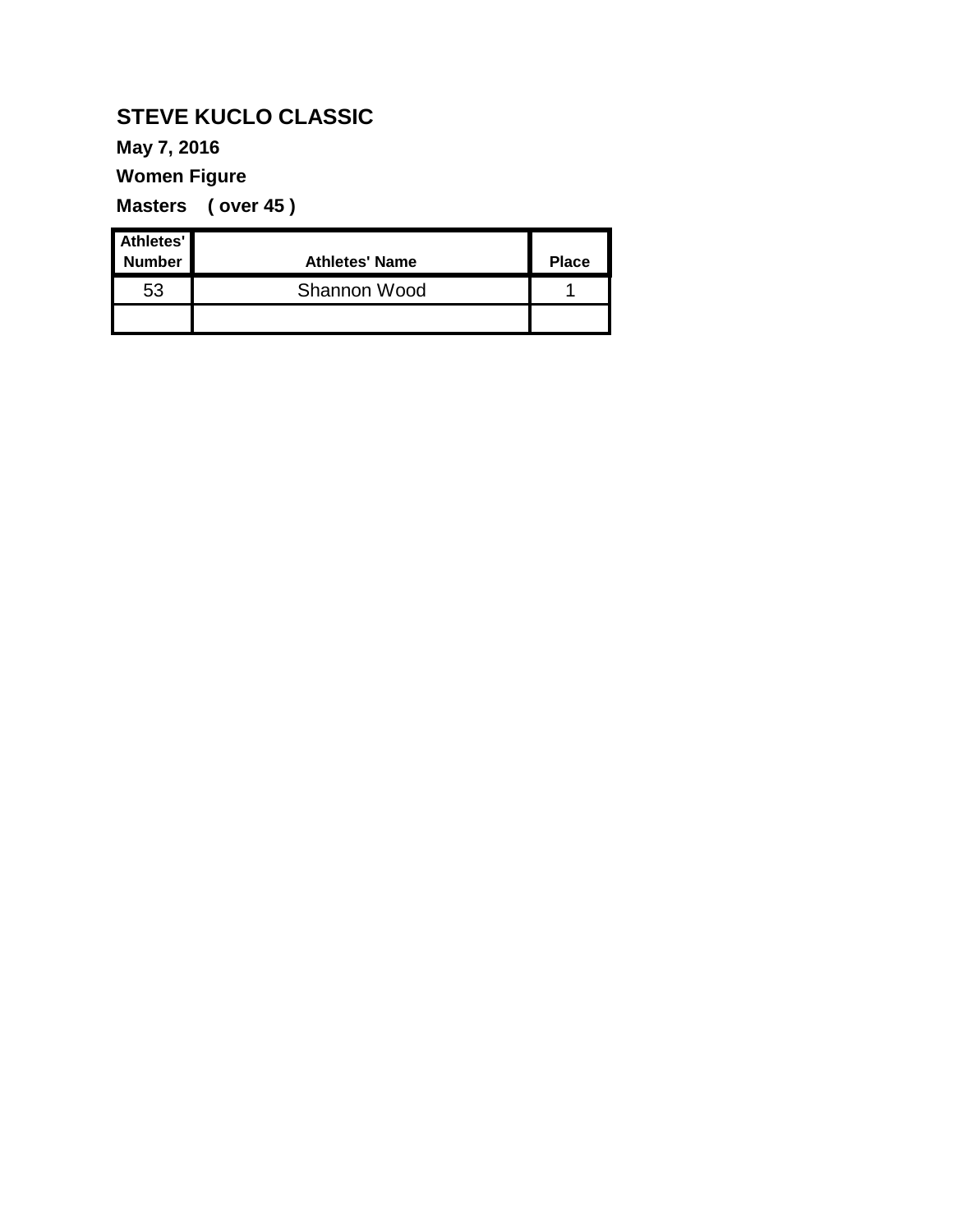**Novice Figure A**

| Athletes'<br><b>Number</b> | <b>Athletes' Name</b> | <b>Place</b> |
|----------------------------|-----------------------|--------------|
| 26                         | <b>Shelby Dueitt</b>  |              |
| 155                        | <b>Crystal Mota</b>   |              |
| 29                         | <b>Tracy Dixon</b>    |              |
| 49                         | Gema Pineda           |              |
|                            |                       |              |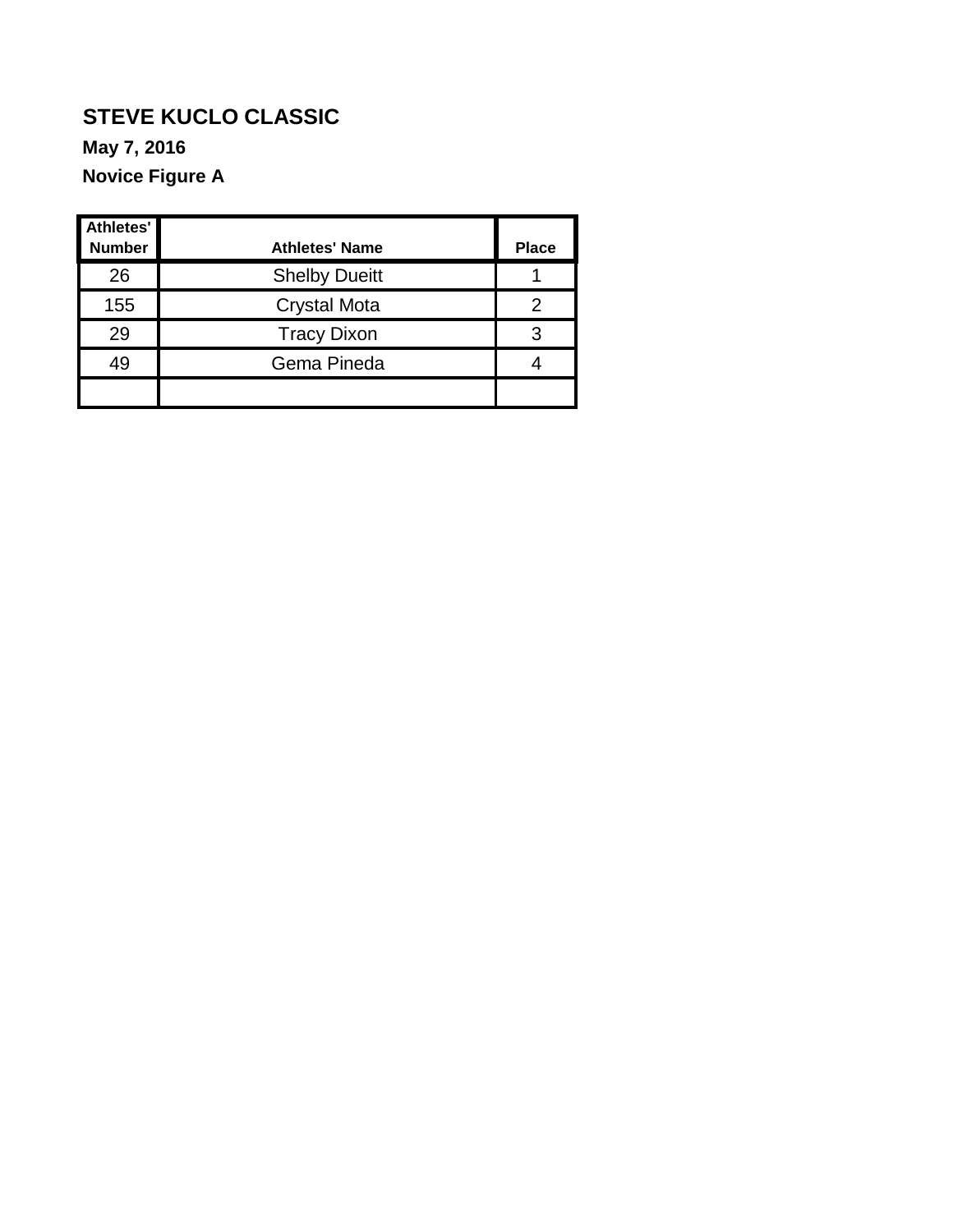### **STEVE KUCLO CLASSIC Novice Figure B May 7, 2016**

| Athletes'<br><b>Number</b> | <b>Athletes' Name</b>   | <b>Place</b> |
|----------------------------|-------------------------|--------------|
| 50                         | Dominiq Grayson         |              |
| 51                         | Catherin Wyatt          |              |
| 40                         | <b>Brittany Floyd</b>   |              |
| 156                        | <b>Heather Williams</b> |              |
|                            |                         |              |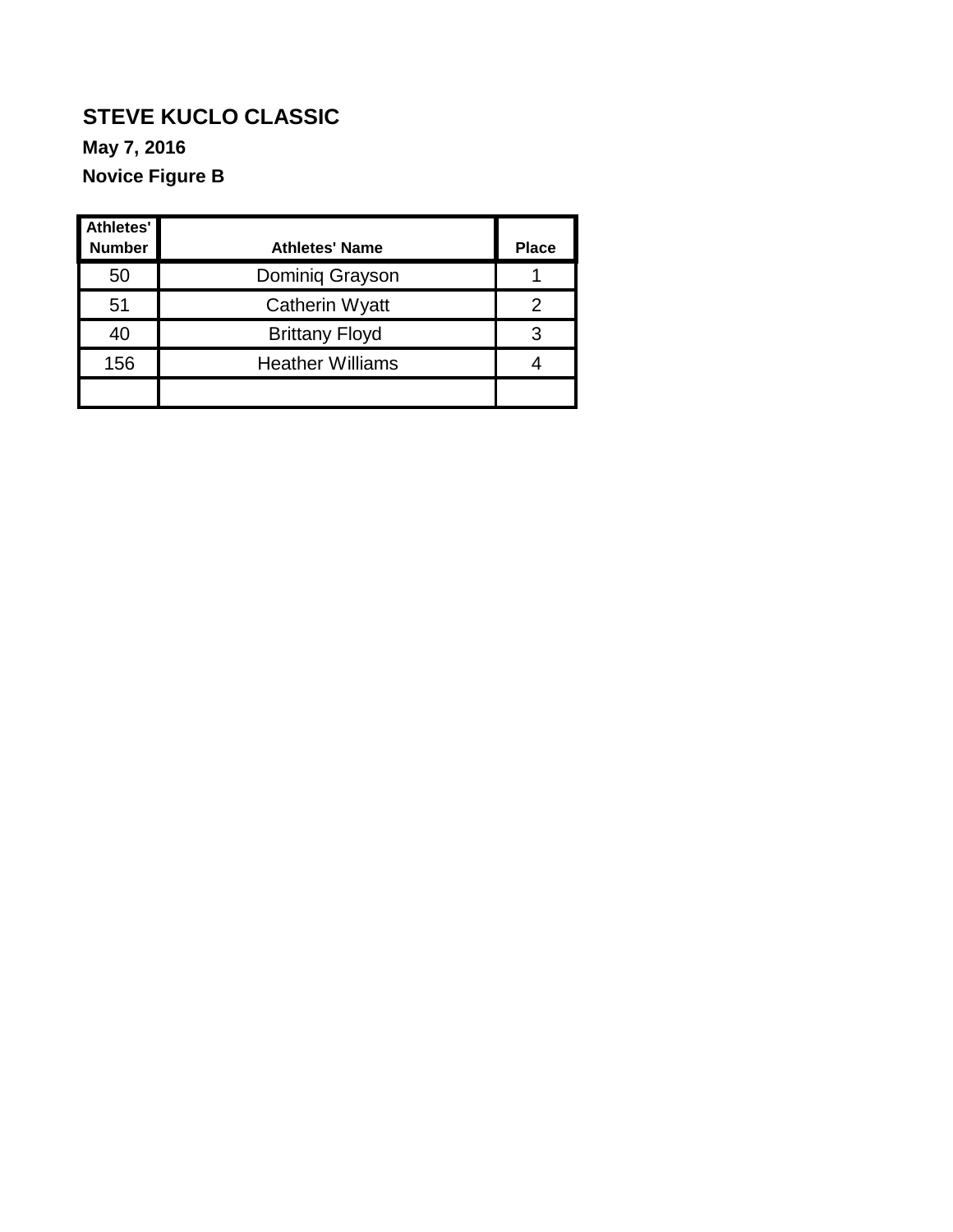**May 7, 2016**

**Novice Figure C**

| Athletes'<br><b>Number</b> | <b>Athletes' Name</b>     | <b>Place</b> |
|----------------------------|---------------------------|--------------|
| 41                         | <b>Michaela Guiollory</b> |              |
| 47                         | Megan Heck                | 2            |
| 45                         | <b>Allison Booher</b>     | 3            |
| 52                         | Jolena Sorich             |              |
| 33                         | Amanda Borski             | 5            |
| 48                         | <b>Veronica Sellars</b>   |              |
|                            |                           |              |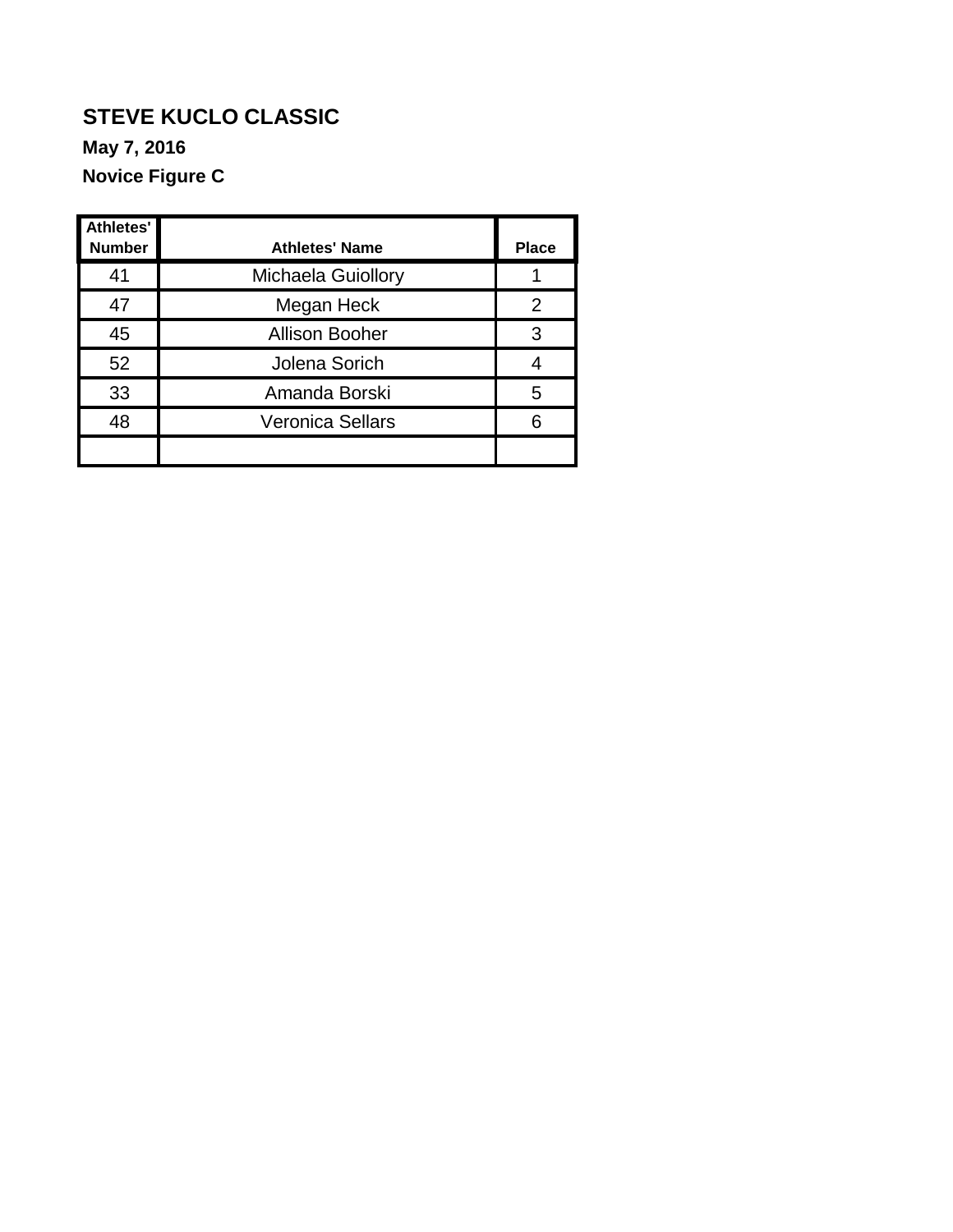### **May 7, 2016**

### **Women Open Figure A**

| Athletes'<br><b>Number</b> | <b>Athletes' Name</b> | <b>Place</b> |
|----------------------------|-----------------------|--------------|
| 26                         | <b>Shelby Dueitt</b>  |              |
| 35                         | Kayla Olivarez        |              |
| 155                        | <b>Crystal Mota</b>   |              |
| 53                         | Shannon Wood          |              |
|                            |                       |              |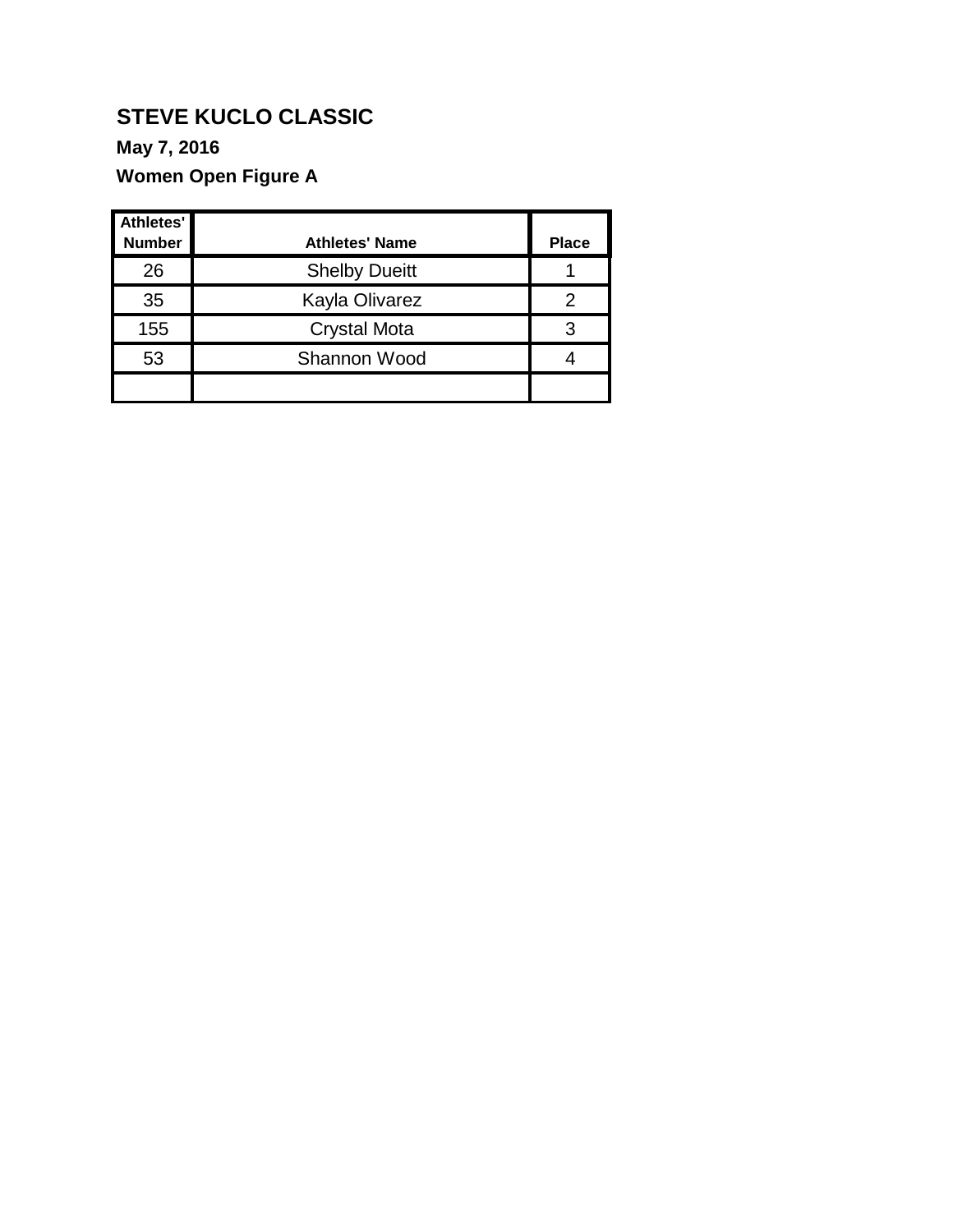### **May 7, 2016**

### **Women Open Figure B**

| Athletes'<br><b>Number</b> | <b>Athletes' Name</b>   | <b>Place</b> |
|----------------------------|-------------------------|--------------|
| 39                         | <b>Mari Robles</b>      |              |
| 43                         | Erica Rosas             | 2            |
| 31                         | <b>Brandi Whitemyer</b> | 3            |
| 38                         | JoEmm Wright            |              |
| 40                         | <b>Brittany Floyd</b>   | 5            |
|                            |                         |              |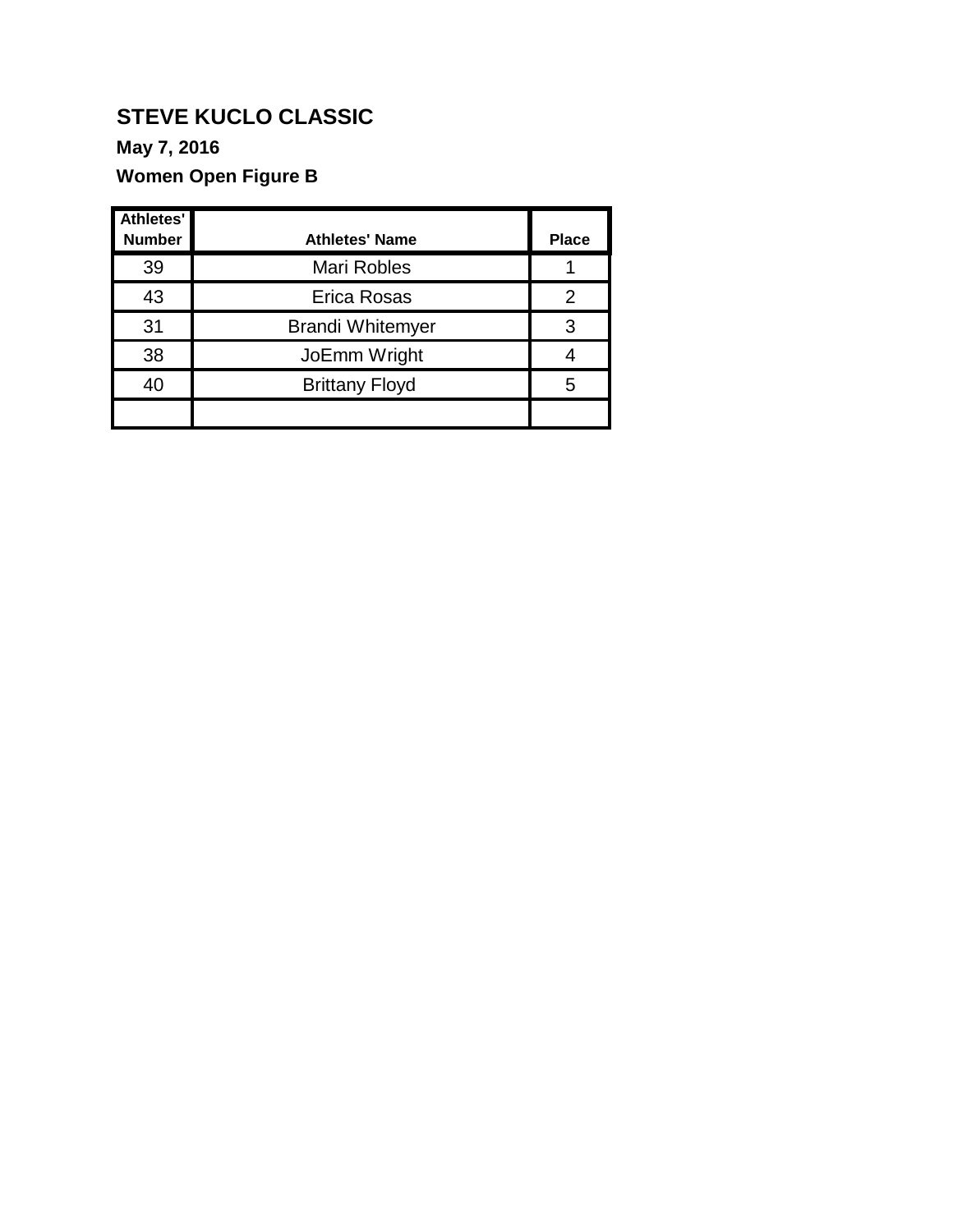### **May 7, 2016**

### **Women Open Figure C**

| <b>Athletes'</b><br><b>Number</b> | <b>Athletes' Name</b>     | <b>Place</b> |
|-----------------------------------|---------------------------|--------------|
| 41                                | <b>Michaela Guiollory</b> |              |
| 47                                | Megan Heck                | 2            |
| 46                                | Angie Willson             | 3            |
| 45                                | <b>Allison Booher</b>     |              |
| 33                                | Amanda Borski             | 5            |
| 48                                | <b>Veronica Sellars</b>   | 6            |
|                                   |                           |              |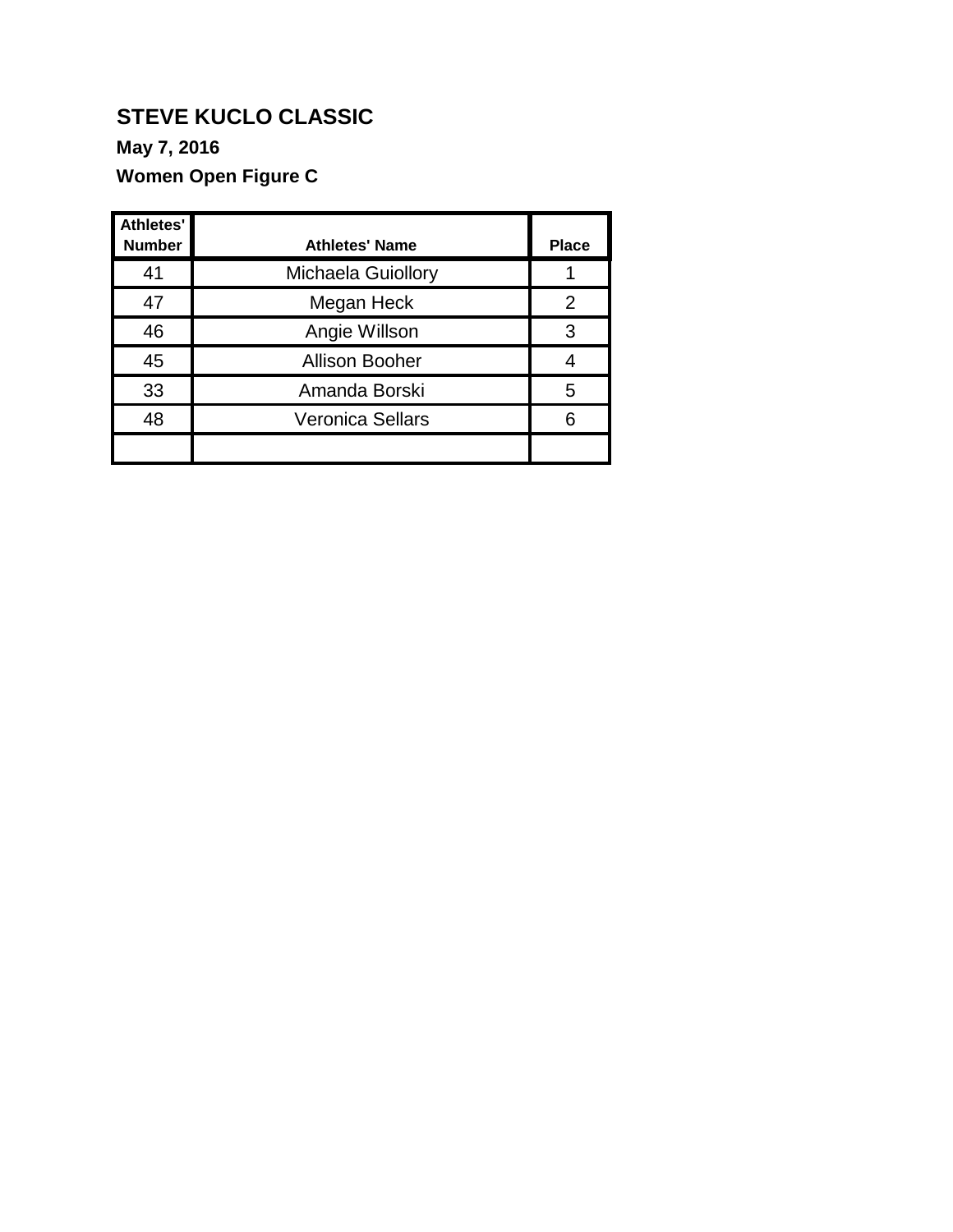#### **May 7, 2016**

### **Novice Male Physique A**

| Athletes'<br><b>Number</b> | <b>Athletes' Name</b> | <b>Place</b> |
|----------------------------|-----------------------|--------------|
| 59                         | <b>Chet Schutzki</b>  |              |
| 68                         | <b>Brad Hitesman</b>  | 2            |
| 63                         | John Rabon            | 3            |
| 158                        | <b>Chase Cantu</b>    |              |
| 55                         | <b>James Castillo</b> | 5            |
| 69                         | <b>Nick Kuntz</b>     |              |
|                            |                       |              |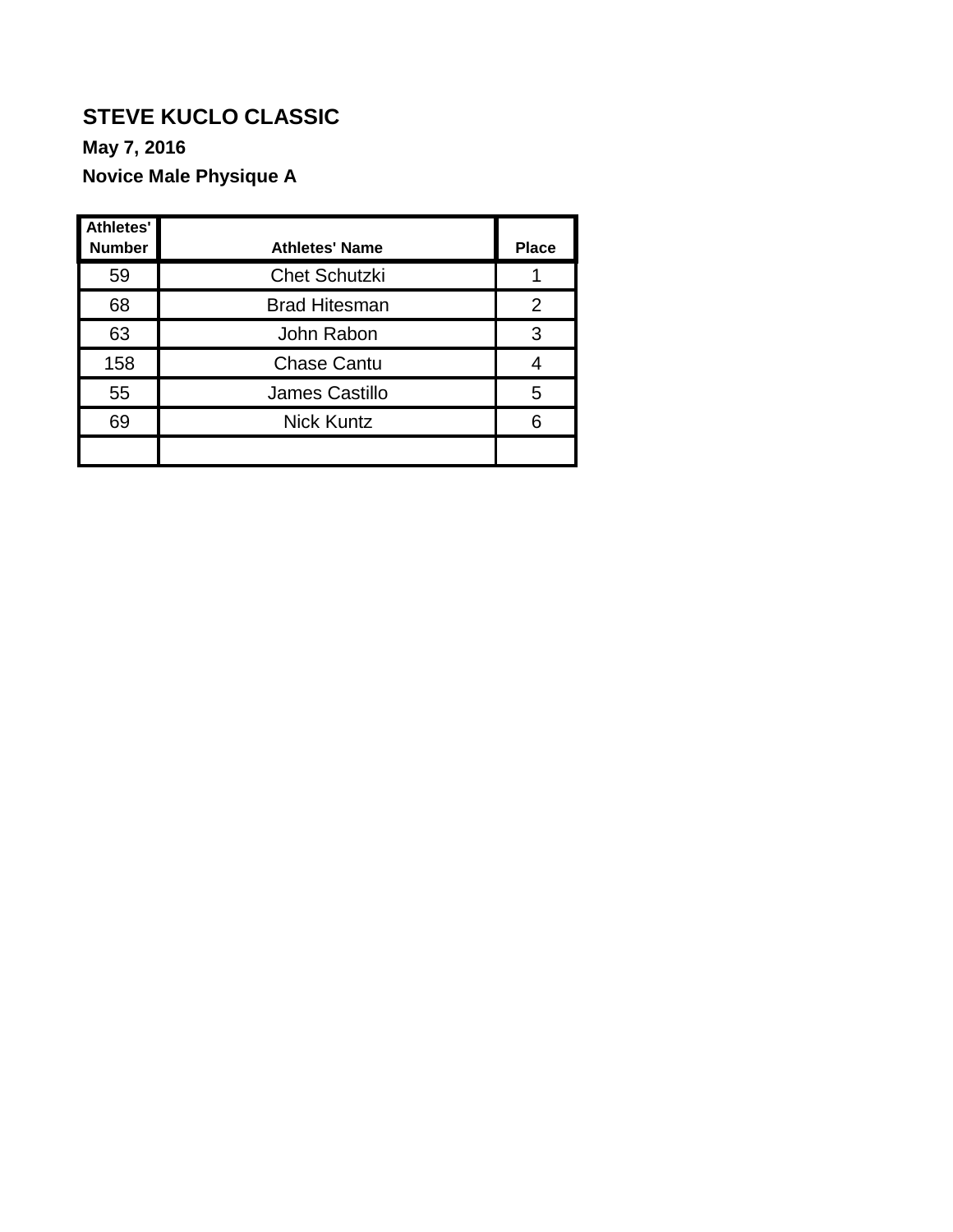#### **May 7, 2016**

### **Novice Male Physique B**

| Athletes'<br><b>Number</b> | <b>Athletes' Name</b>  | <b>Place</b> |
|----------------------------|------------------------|--------------|
| 80                         | <b>William Terry</b>   |              |
| 64                         | <b>Brandon Valente</b> | 2            |
| 70                         | <b>Steven Sanchez</b>  | 3            |
| 74                         | <b>Caleb Stovall</b>   |              |
| 79                         | Eros Shaw              | 5            |
| 77                         | Jason Rodger           |              |
|                            |                        |              |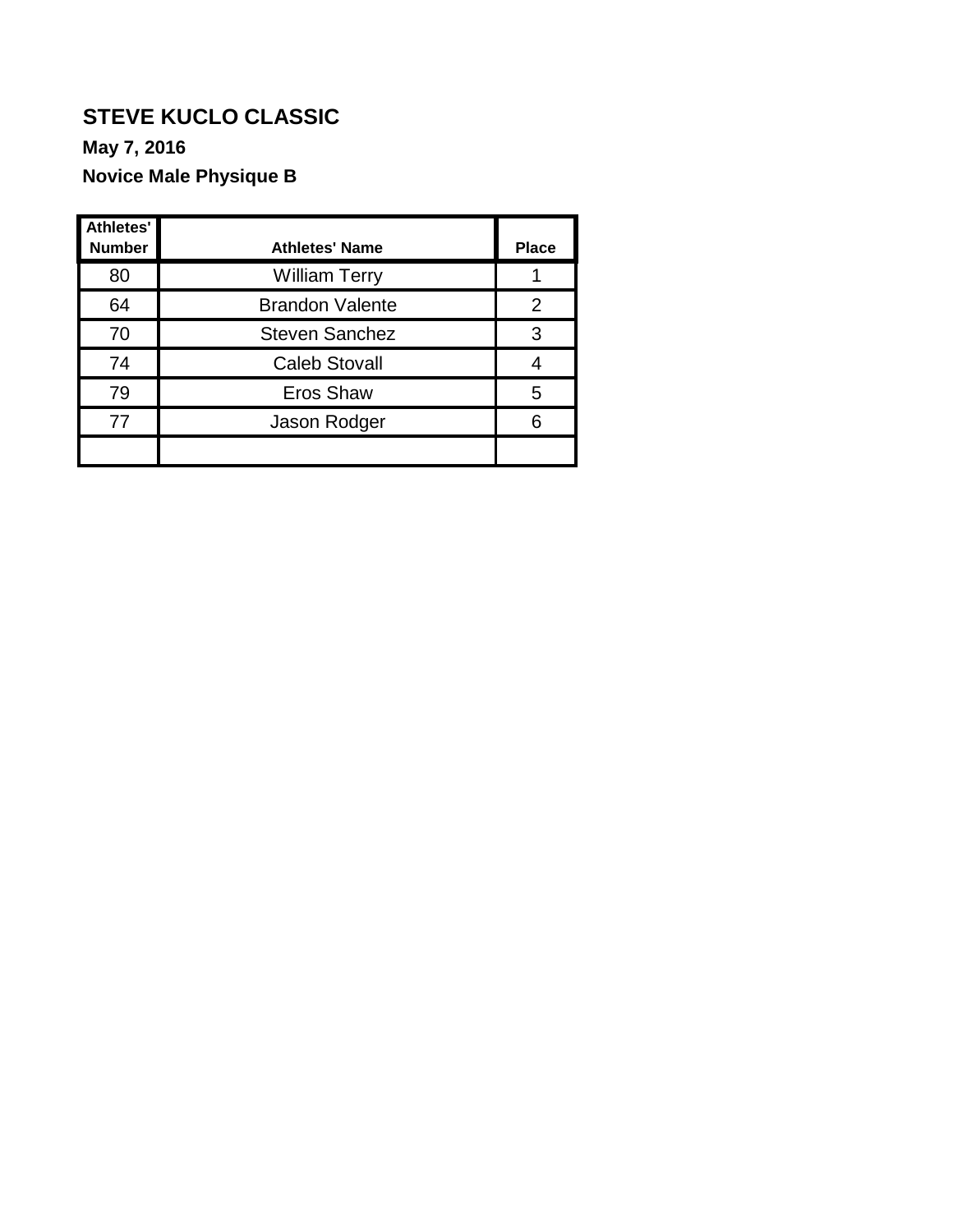#### **May 7, 2016**

### **Novice Male Physique C**

| Athletes'<br><b>Number</b> | <b>Athletes' Name</b>    | <b>Place</b> |
|----------------------------|--------------------------|--------------|
| 81                         | <b>Adrian Villanueva</b> |              |
| 83                         | Jacob Mitchell           |              |
| 78                         | <b>Matthew Ward</b>      |              |
|                            |                          |              |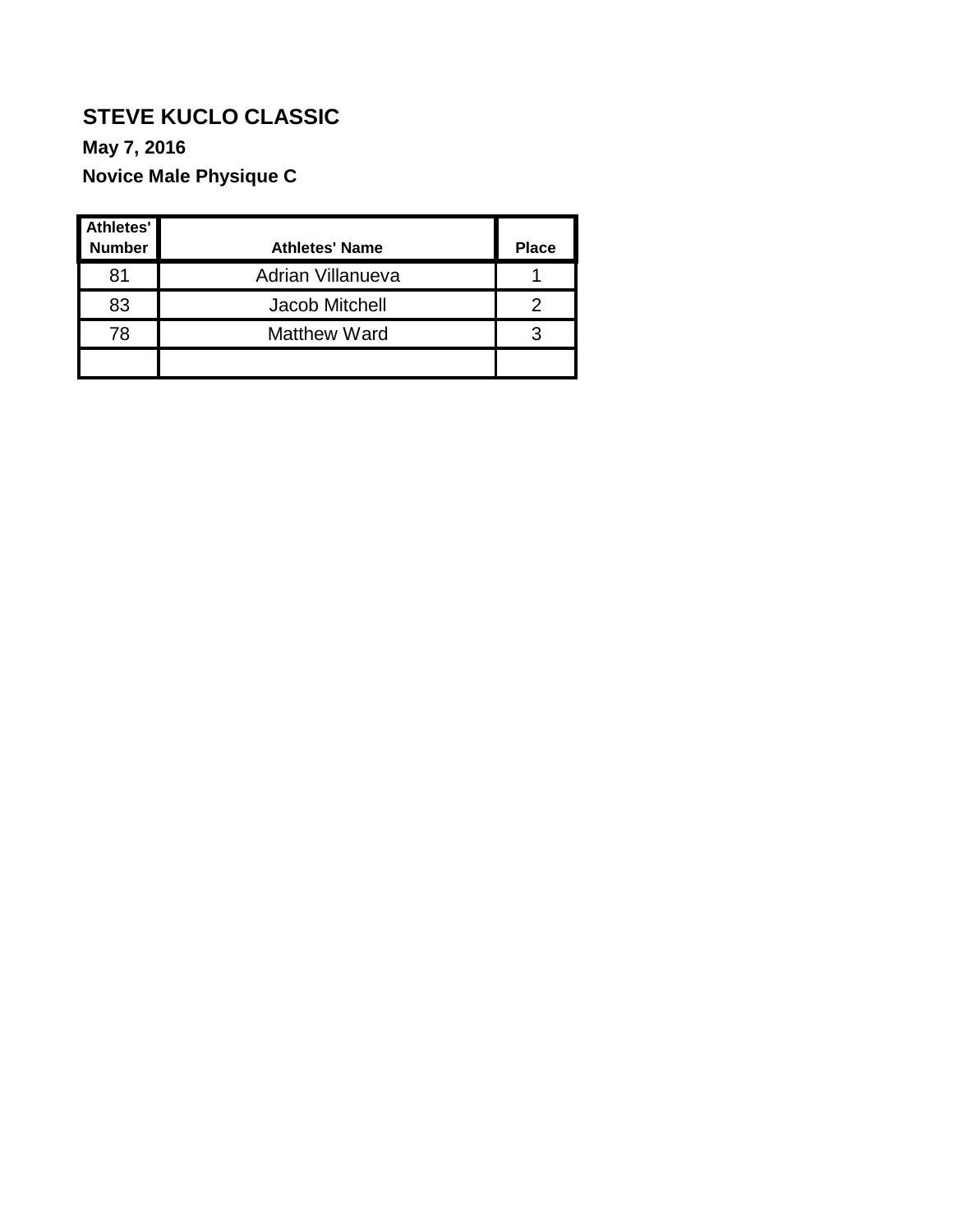### **May 7, 2016**

### **Open Male Physique A**

| <b>Athletes'</b><br><b>Number</b> | <b>Athletes' Name</b> | <b>Place</b> |
|-----------------------------------|-----------------------|--------------|
| 59                                | <b>Chet Schutzki</b>  |              |
| 56                                | Jonathan Antignan     | 2            |
| 158                               | <b>Chase Cantu</b>    | 3            |
| 57                                | Max Soria             |              |
| 58                                | Joseph Hagins         | 5            |
|                                   |                       |              |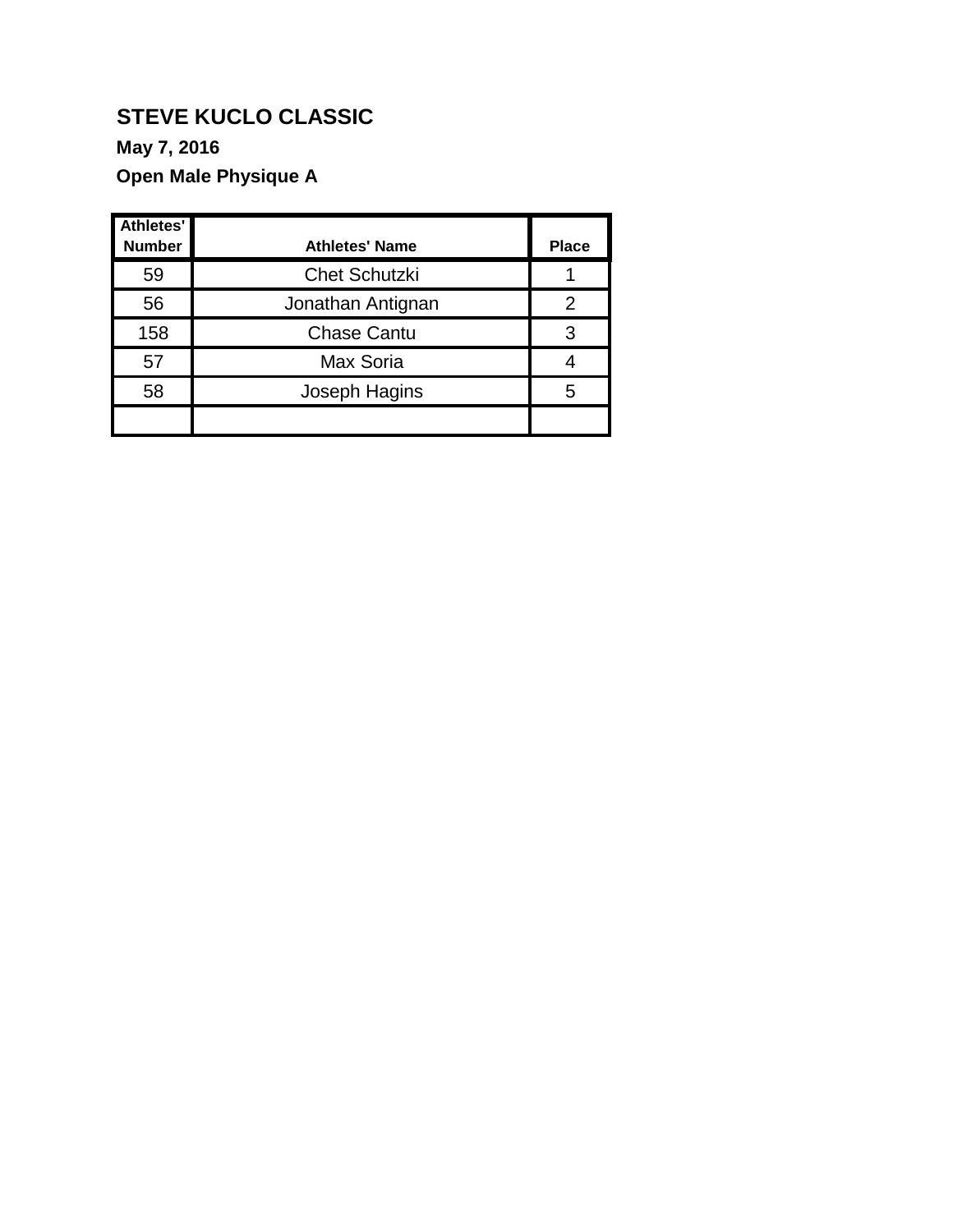**May 7, 2016**

### **Open Male Physique B**

| <b>Athletes'</b><br><b>Number</b> | <b>Athletes' Name</b>     | <b>Place</b>   |
|-----------------------------------|---------------------------|----------------|
| 61                                | Joshua Leggett            |                |
| 162                               | <b>Michael Garcia</b>     | $\overline{2}$ |
| 159                               | <b>Cesar Rodriguez</b>    | 3              |
| 157                               | <b>Michael McDowell</b>   | 4              |
| 160                               | <b>Collins Youngblood</b> | 5              |
| 68                                | <b>Brad Hitesman</b>      | 6              |
| 63                                | John Rabon                | 7              |
| 69                                | <b>Nick Kuntz</b>         | 8              |
| 161                               | <b>Reece Hall</b>         | 9              |
|                                   |                           |                |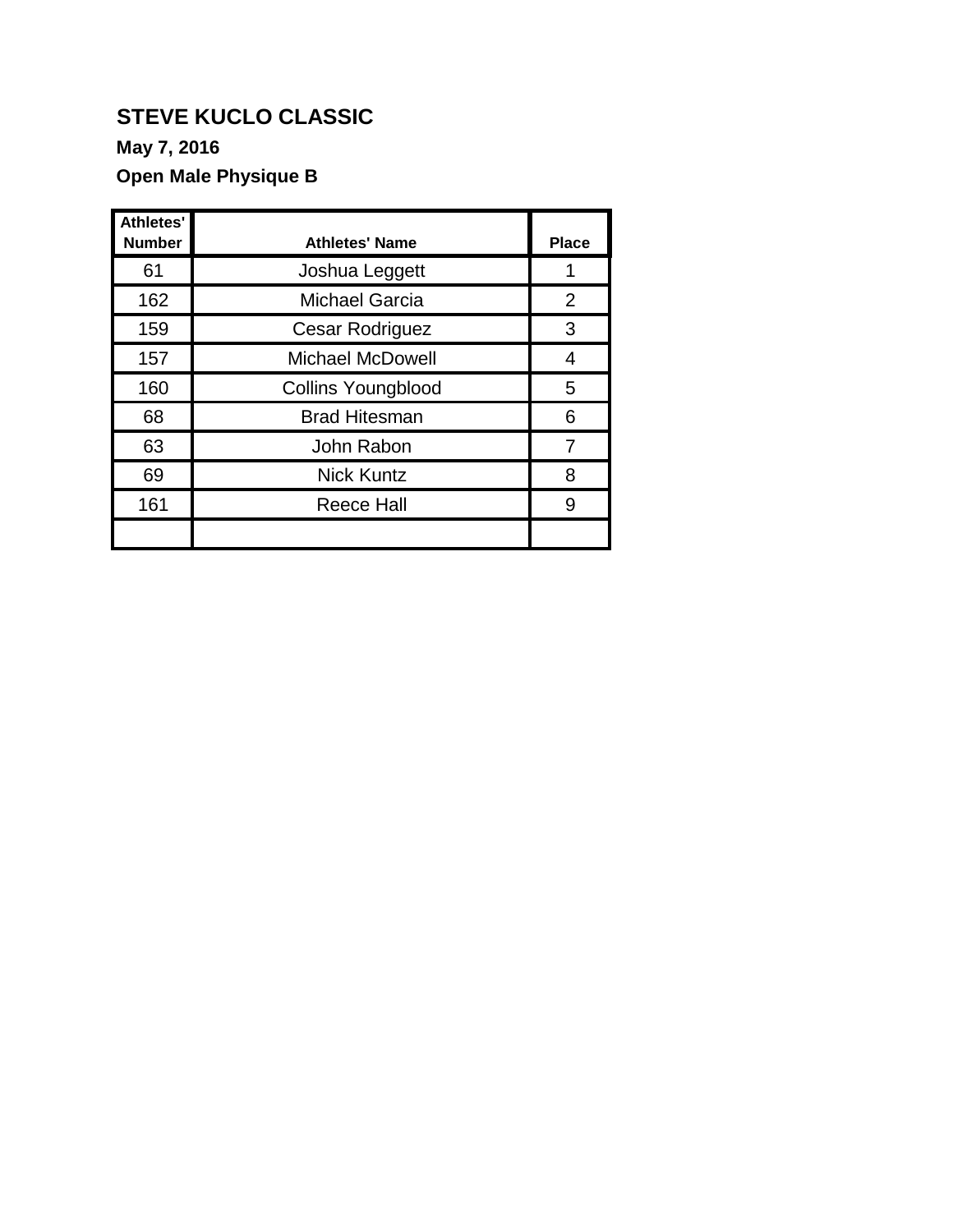**May 7, 2016**

### **Open Male Physique C**

| <b>Athletes'</b><br><b>Number</b> | <b>Athletes' Name</b>   | <b>Place</b> |
|-----------------------------------|-------------------------|--------------|
| 65                                | <b>Byron Harris</b>     | 1            |
| 72                                | Darryl Bryant           | 2            |
| 71                                | Kyle Marchan            | 3            |
| 67                                | <b>Ryan Leroy</b>       | 4            |
| 62                                | Adam Tijerina           | 5            |
| 80                                | <b>William Terry</b>    | 6            |
| 66                                | <b>Justin Stilweill</b> | 7            |
| 60                                | <b>Michael Salinas</b>  | 8            |
| 74                                | <b>Caleb Stovall</b>    | 9            |
| 64                                | <b>Brandon Valente</b>  | 10           |
| 77                                | Jason Rodger            | 11           |
|                                   |                         |              |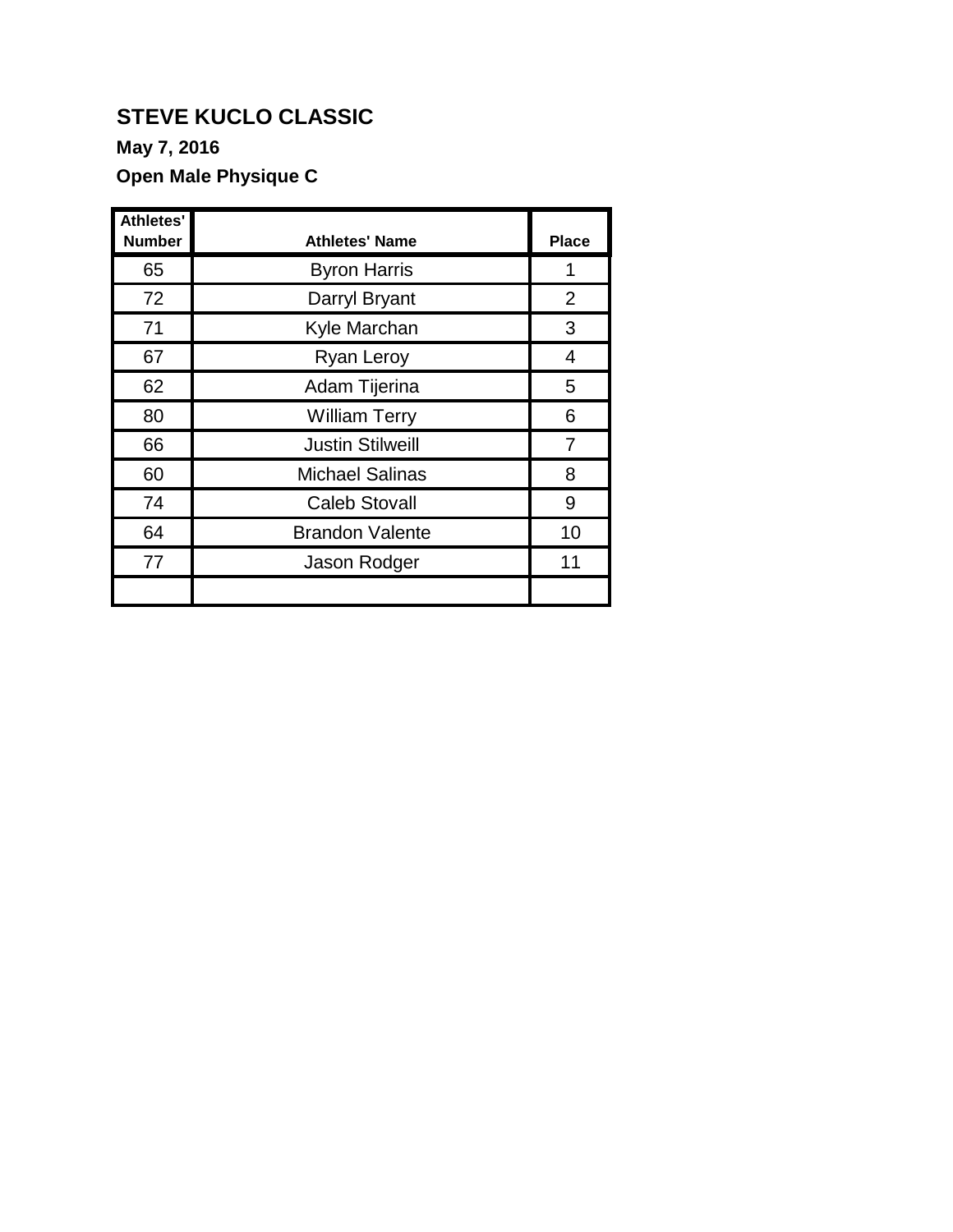### **May 7, 2016**

### **Open Male Physique D**

| Athletes'<br><b>Number</b> | <b>Athletes' Name</b>    | <b>Place</b> |
|----------------------------|--------------------------|--------------|
|                            |                          |              |
| 163                        | <b>Cyle Rudolph</b>      |              |
| 164                        | <b>Chandler Loyd</b>     | 2            |
| 81                         | <b>Adrian Villanueva</b> | 3            |
| 21                         | Logan Hunt               |              |
| 76                         | Jimmy Kelly              | 5            |
| 78                         | <b>Matthew Ward</b>      | 6            |
| 70                         | <b>Steven Sanchez</b>    |              |
|                            |                          |              |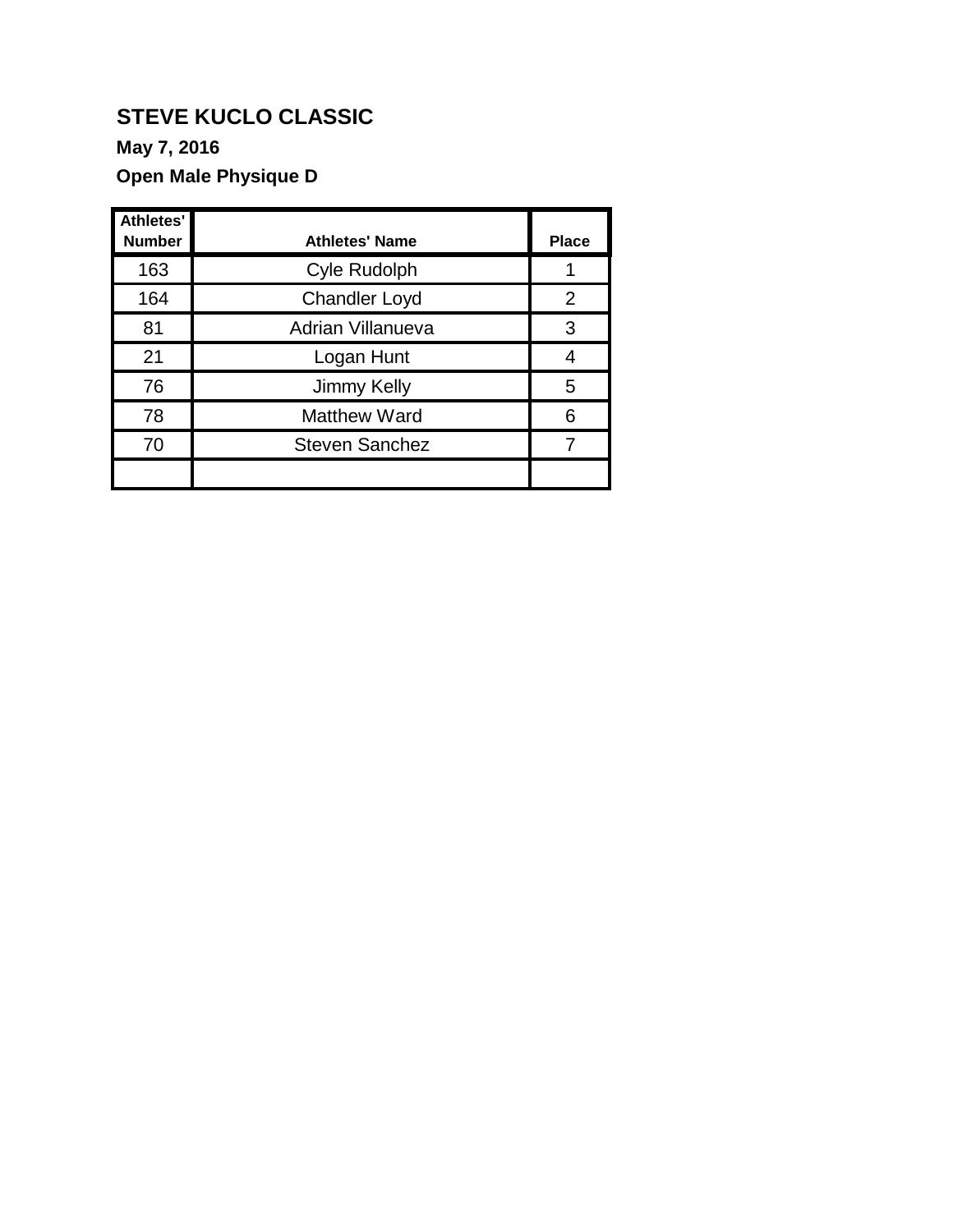**Novice Bikini A**

| Athletes'<br><b>Number</b> | <b>Athletes' Name</b>     | <b>Place</b>   |
|----------------------------|---------------------------|----------------|
| 97                         | <b>Kimberly Valente</b>   | 1              |
| 89                         | Cristina Loredo           | $\overline{2}$ |
| 96                         | <b>Brissett Troche</b>    | 3              |
| 114                        | Jessica Mejia             | 4              |
| 100                        | <b>Kimberly Kirt</b>      | 5              |
| 167                        | <b>Elizabeth Gonzalez</b> | 6              |
| 93                         | Aleena Kanner             | 7              |
| 106                        | Ana Nevarez               | 8              |
| 141                        | Laura Clymer              | 9              |
| 148                        | Melissa Zepeda            | 10             |
| 102                        | <b>Crystal Martinez</b>   | 11             |
| 168                        | Michelle Hulsey           | 12             |
| 139                        | <b>April Robus</b>        | 13             |
|                            |                           |                |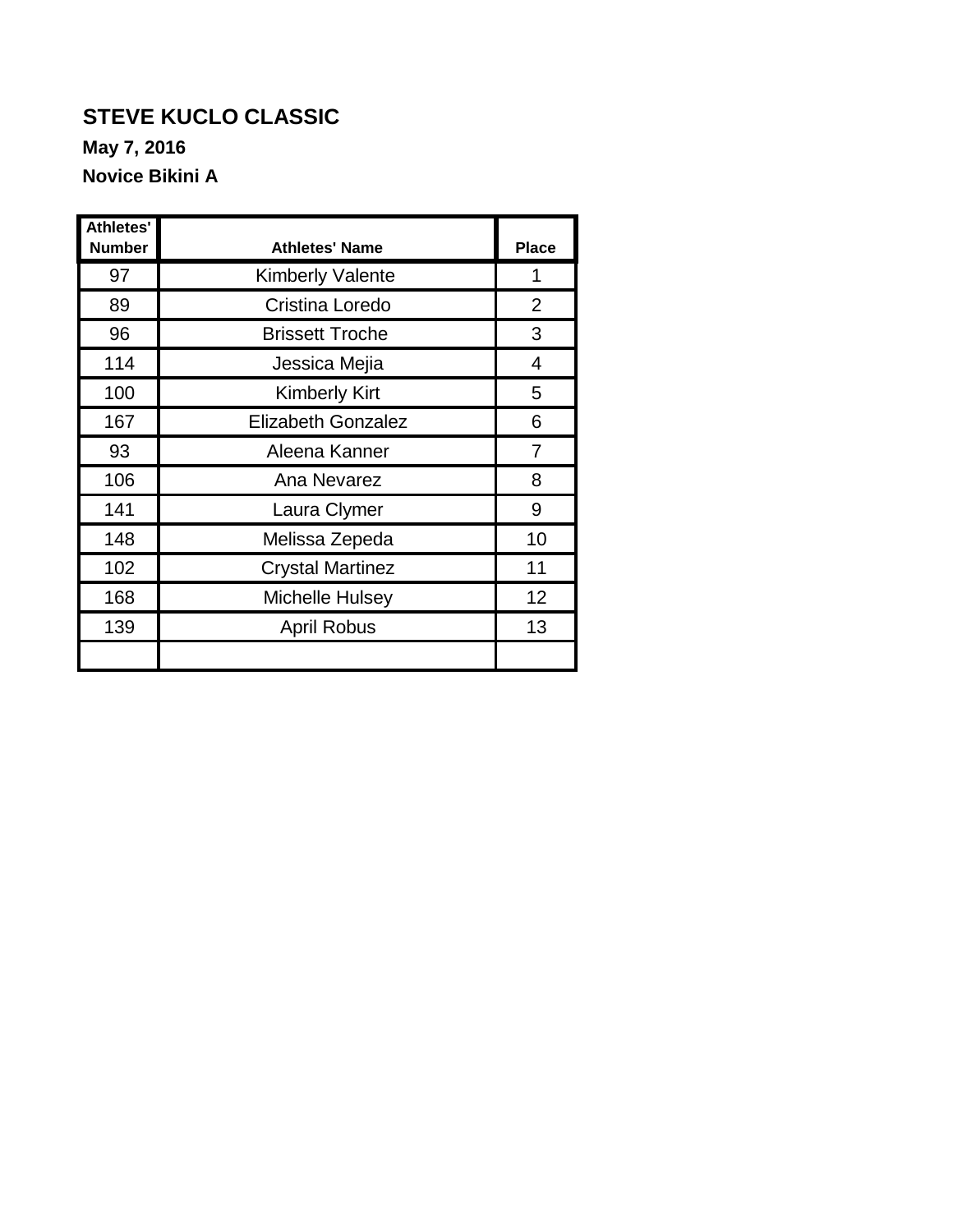**Novice Bikini B**

| Athletes'<br><b>Number</b> | <b>Athletes' Name</b>  | <b>Place</b> |
|----------------------------|------------------------|--------------|
| 115                        | <b>Chrystal Scott</b>  | 1            |
| 124                        | Aubri Brock            | 2            |
| 103                        | Alex Papageo           | 3            |
| 104                        | Carli Armenta          | 4            |
| 101                        | Nicole Black           | 5            |
| 107                        | LaKeyvia Wright        | 6            |
| 105                        | Lenzi Fuller           | 7            |
| 169                        | <b>Elizabeth Paige</b> | 8            |
| 85                         | Aliyah Medina          | 9            |
| 112                        | Jami Snider            | 10           |
| 109                        | <b>Heather Fallen</b>  | 11           |
| 140                        | Deonna Molina          | 12           |
|                            |                        |              |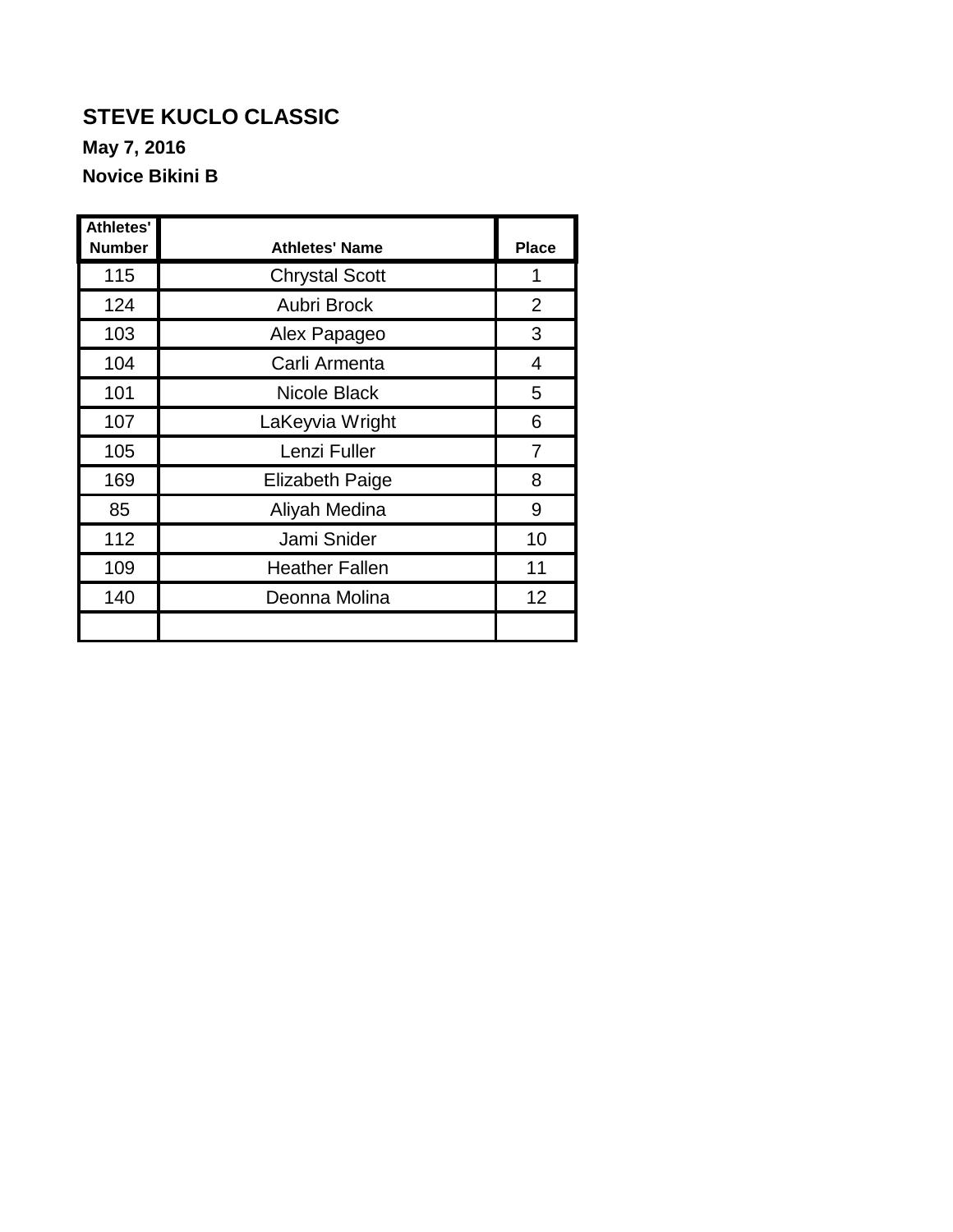**Novice Bikini C**

| <b>Athletes'</b><br><b>Number</b> | <b>Athletes' Name</b>  | <b>Place</b> |
|-----------------------------------|------------------------|--------------|
| 123                               | <b>Breanna Black</b>   |              |
| 110                               | <b>Felicia Messing</b> | 2            |
| 84                                | <b>Sydney Penbert</b>  | 3            |
| 121                               | <b>Evelyn Balsley</b>  | 4            |
| 116                               | <b>Heather Pettit</b>  | 5            |
| 128                               | Sofie Koep             | 6            |
| 144                               | Nikki Talosig          | 7            |
| 118                               | <b>Kara Michele</b>    | 8            |
| 143                               | Delaney Janoski        | 9            |
|                                   |                        |              |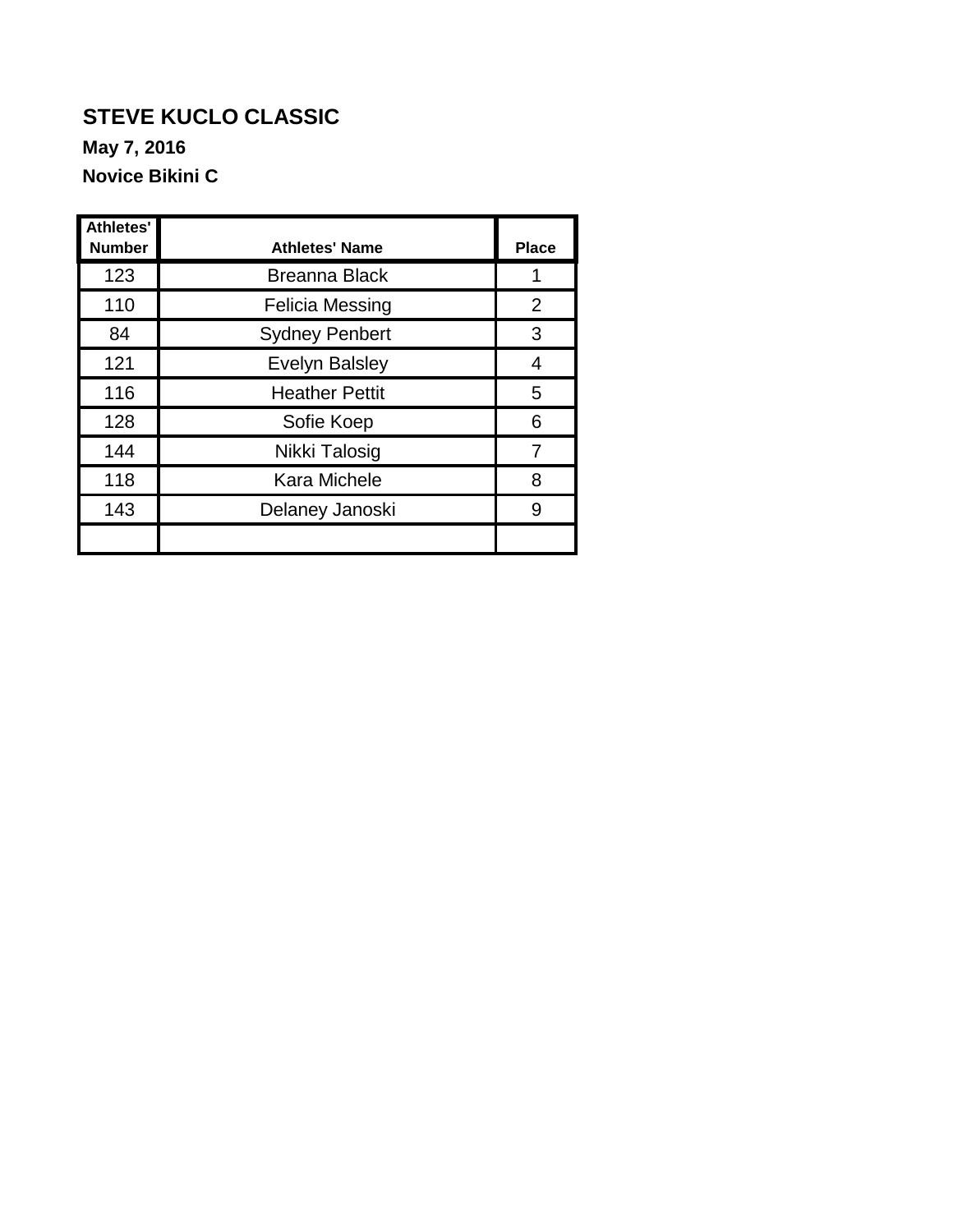### **STEVE KUCLO CLASSIC Novice Bikini D May 7, 2016**

| Athletes'<br><b>Number</b> | <b>Athletes' Name</b>     | <b>Place</b> |
|----------------------------|---------------------------|--------------|
| 129                        | Megan Rabon               |              |
| 130                        | <b>Teresa Allison</b>     | 2            |
| 132                        | <b>Meghan Barrington</b>  | 3            |
| 136                        | Jenna Johnson             | 4            |
| 127                        | <b>Whitney Belcher</b>    | 5            |
| 131                        | Kasi Deptuch              | 6            |
| 126                        | <b>Misty Folahan</b>      |              |
| 133                        | <b>Christina Schnabel</b> | 8            |
| 147                        | <b>Kristin Minnis</b>     | 9            |
|                            |                           |              |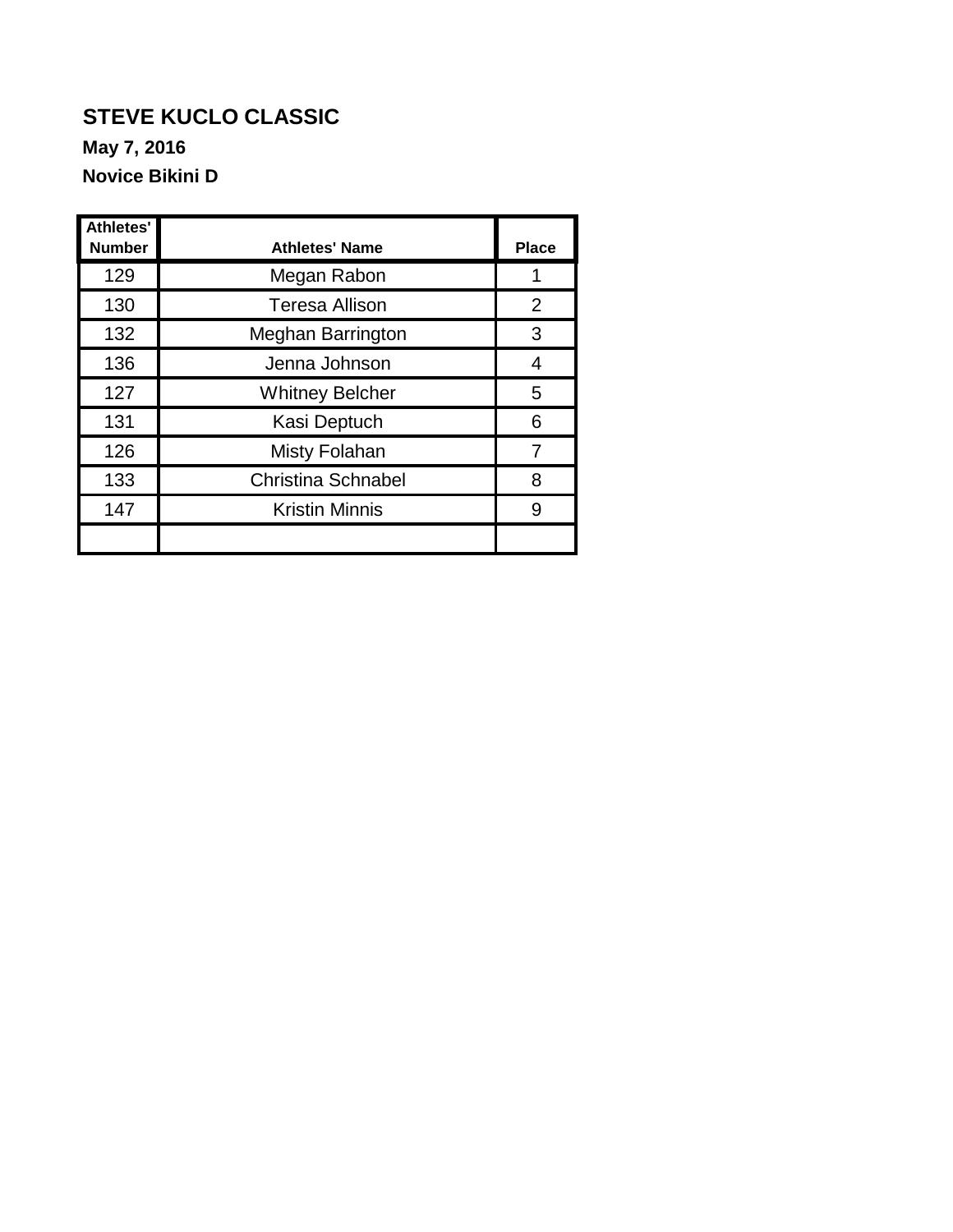### **STEVE KUCLO CLASSIC Novice Bikini E May 7, 2016**

| Athletes'<br><b>Number</b> | <b>Athletes' Name</b> | <b>Place</b> |
|----------------------------|-----------------------|--------------|
| 137                        | <b>Stacey Deptuch</b> |              |
| 138                        | Laura Roach           |              |
| 134                        | Monica Neumann        |              |
|                            |                       |              |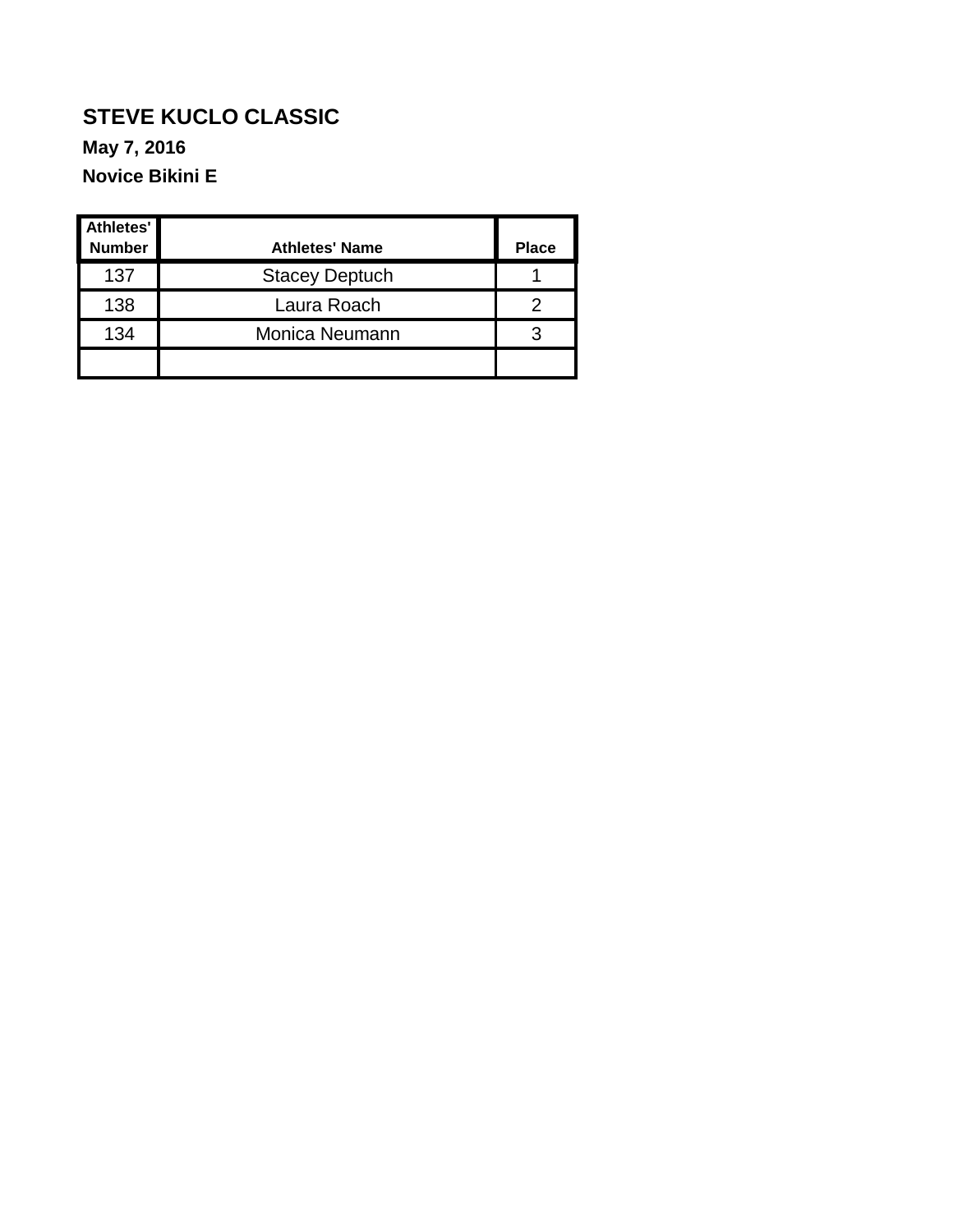**May 7, 2016**

**Open Bikini A**

| Athletes'<br><b>Number</b> | <b>Athletes' Name</b>     | <b>Place</b>   |
|----------------------------|---------------------------|----------------|
| 87                         | <b>Merideth Murphey</b>   | 1              |
| 88                         | Elizabet Lanham           | $\overline{2}$ |
| 98                         | Carla Jimenez             | 3              |
| 97                         | <b>Kimberly Valente</b>   | 4              |
| 90                         | Angelita Lopez            | 5              |
| 92                         | Renea Perez               | 6              |
| 114                        | Jessica Mejia             | $\overline{7}$ |
| 95                         | <b>Brittany Field</b>     | 8              |
| 89                         | Cristina Loredo           | 9              |
| 167                        | <b>Elizabeth Gonzalez</b> | 10             |
| 91                         | Paris Ryder               | 11             |
| 168                        | <b>Michelle Hulsey</b>    | 12             |
| 93                         | Aleena Kanner             | 13             |
| 166                        | <b>Francesca Piccoli</b>  | 14             |
| 94                         | <b>Starla Scrivner</b>    | 15             |
|                            |                           |                |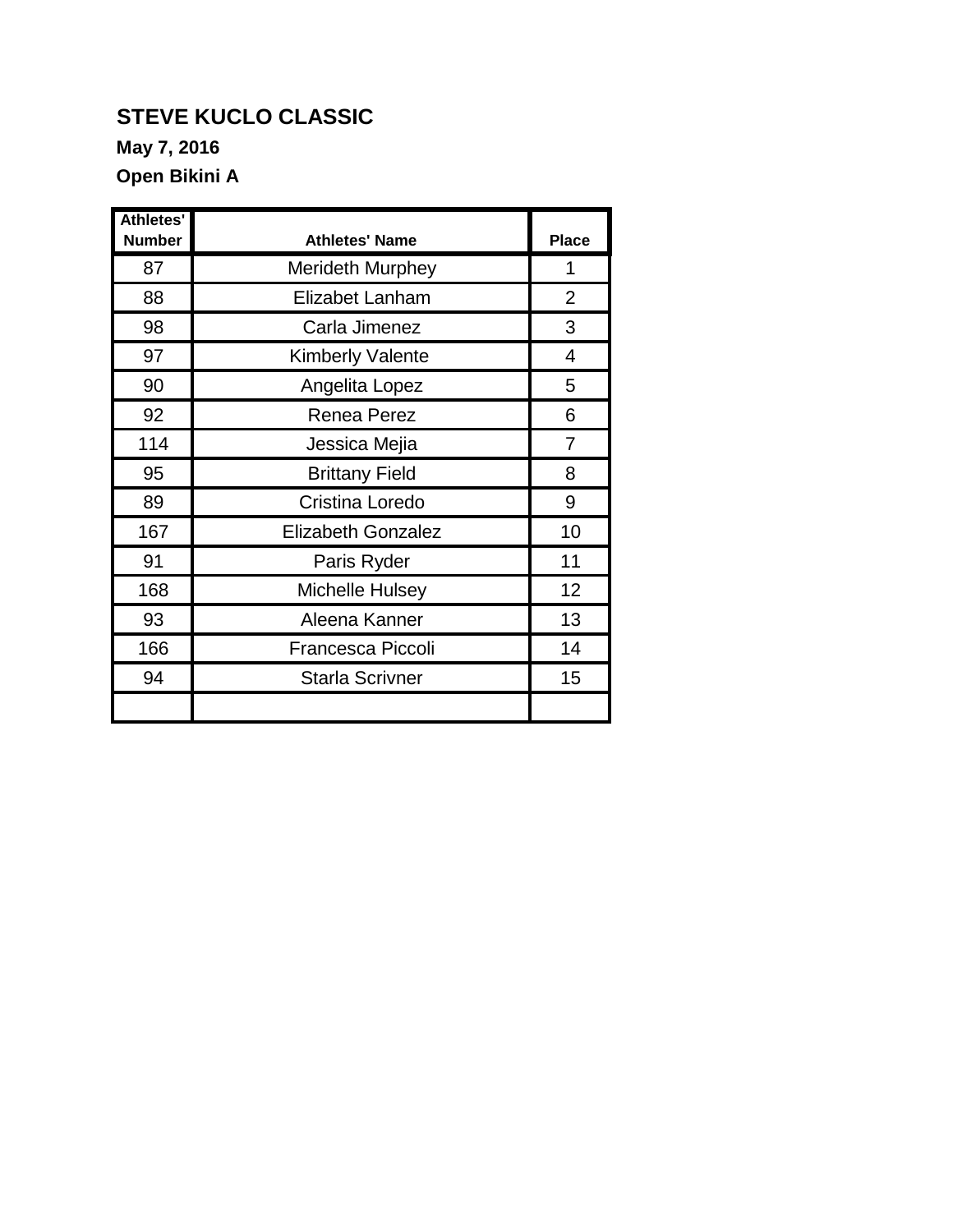**May 7, 2016**

**Open Bikini B**

| Athletes'<br><b>Number</b> | <b>Athletes' Name</b>   | <b>Place</b>   |
|----------------------------|-------------------------|----------------|
| 115                        | <b>Chrystal Scott</b>   | 1              |
| 124                        | <b>Aubri Brock</b>      | $\overline{2}$ |
| 103                        | Alex Papageo            | 3              |
| 101                        | Nicole Black            | 4              |
| 104                        | Carli Armenta           | 5              |
| 100                        | <b>Kimberly Kirt</b>    | 6              |
| 108                        | <b>Heather Young</b>    | $\overline{7}$ |
| 105                        | Lenzi Fuller            | 8              |
| 120                        | <b>Margaret Hawkins</b> | 9              |
| 107                        | LaKeyvia Wright         | 10             |
| 169                        | <b>Elizabeth Paige</b>  | 11             |
| 112                        | Jami Snider             | 12             |
| 109                        | <b>Heather Fallen</b>   | 13             |
| 102                        | <b>Crystal Martinez</b> | 14             |
| 106                        | Ana Nevarez             | 15             |
|                            |                         |                |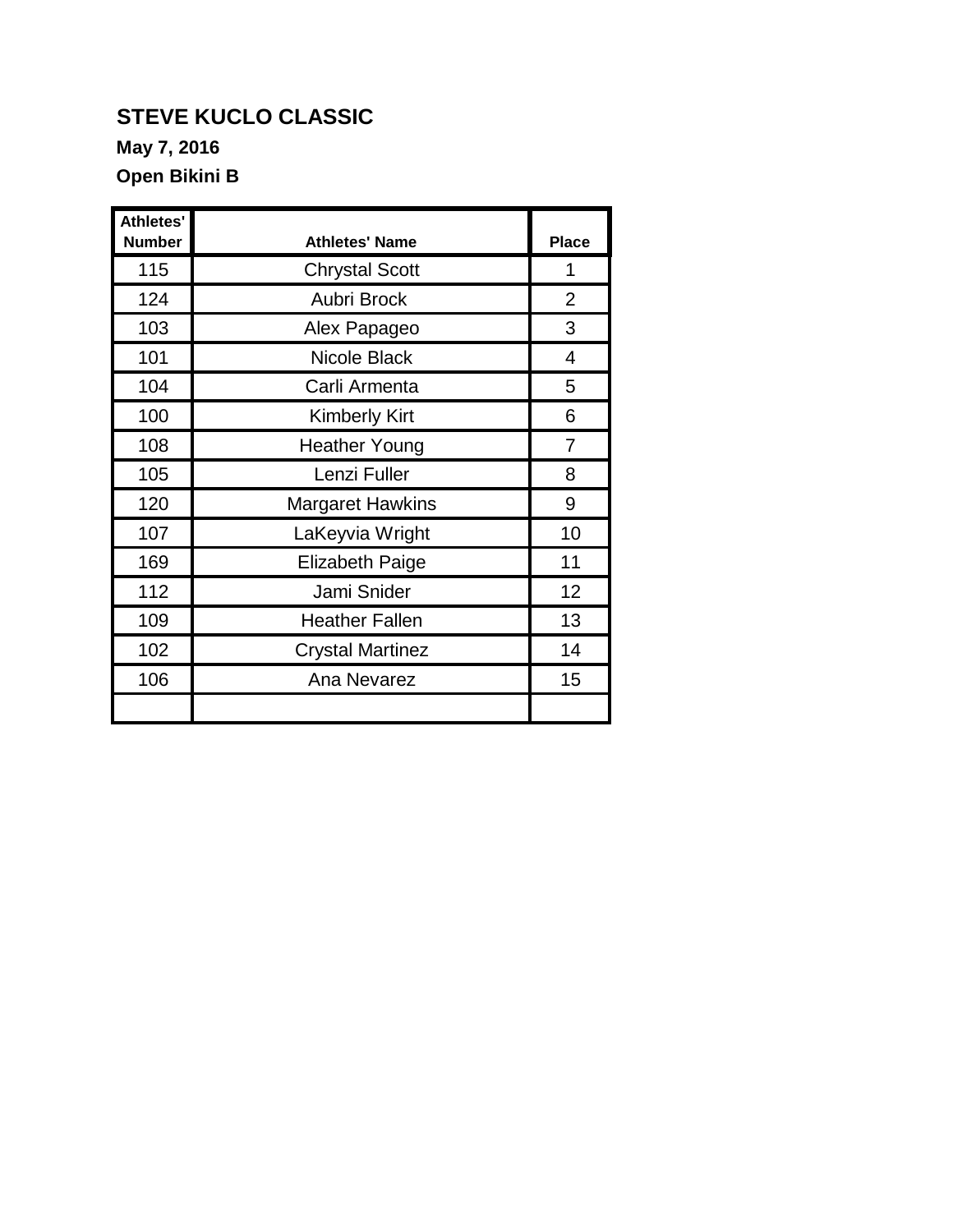**May 7, 2016**

**Open Bikini C**

| <b>Athletes'</b><br><b>Number</b> | <b>Athletes' Name</b>  | <b>Place</b> |
|-----------------------------------|------------------------|--------------|
| 110                               | <b>Felicia Messing</b> | 1            |
| 123                               | <b>Breanna Black</b>   | 2            |
| 84                                | <b>Sydney Penbert</b>  | 3            |
| 117                               | <b>Lindsay Carter</b>  | 4            |
| 122                               | Stephani Culp          | 5            |
| 121                               | <b>Evelyn Balsley</b>  | 6            |
| 119                               | <b>Holly Walker</b>    | 7            |
| 128                               | Sofie Koep             | 8            |
| 116                               | <b>Heather Pettit</b>  | 9            |
| 118                               | Kara Michele           | 10           |
| 144                               | Nikki Talosig          | 11           |
| 170                               | Patricia Garcia        | 12           |
|                                   |                        |              |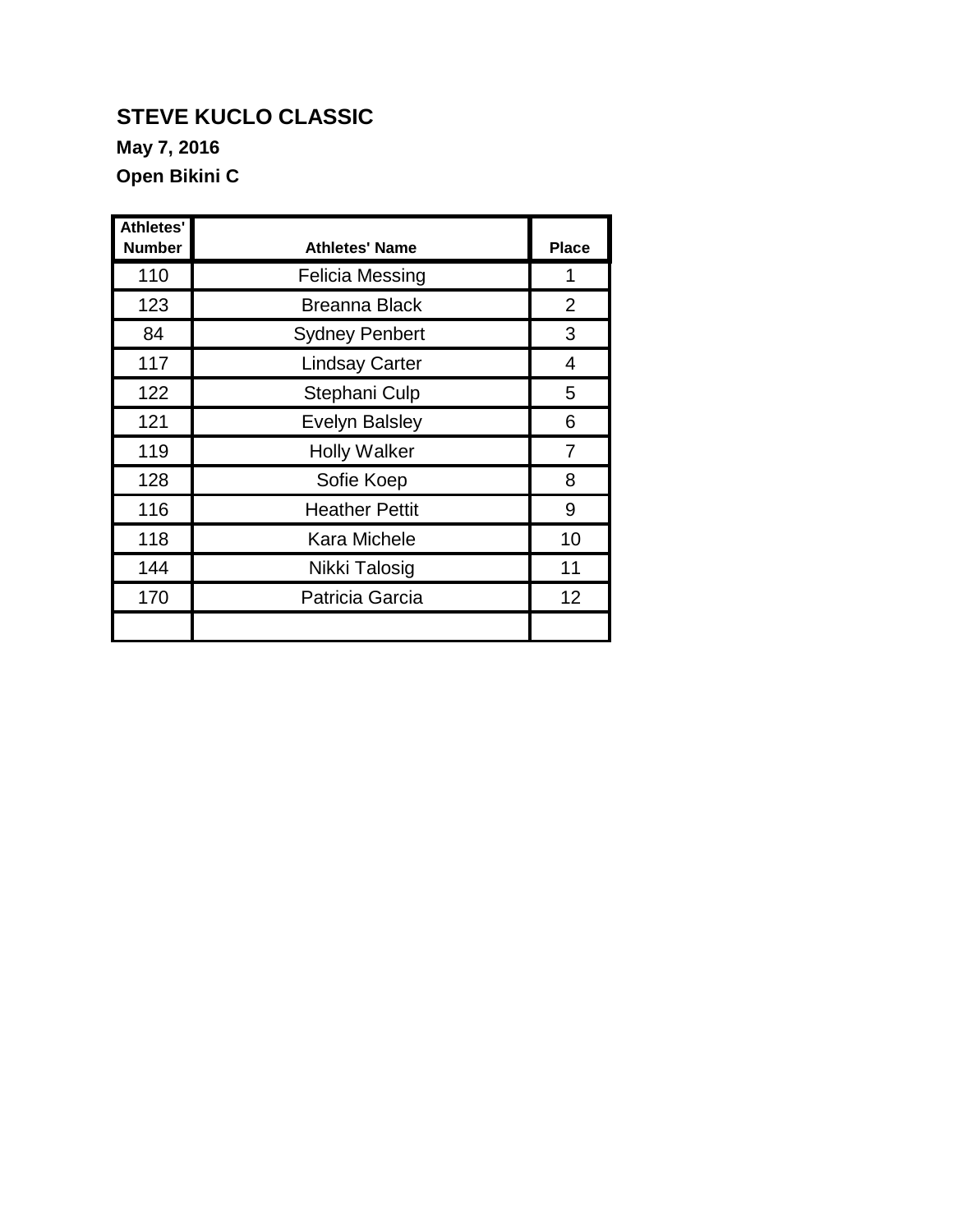**May 7, 2016**

**Open Bikini D**

| <b>Athletes'</b><br><b>Number</b> | <b>Athletes' Name</b>     | <b>Place</b> |
|-----------------------------------|---------------------------|--------------|
| 130                               | <b>Teresa Allison</b>     |              |
| 132                               | <b>Meghan Barrington</b>  | 2            |
| 129                               | Megan Rabon               | 3            |
| 133                               | <b>Christina Schnabel</b> | 4            |
| 126                               | Misty Folahan             | 5            |
| 127                               | <b>Whitney Belcher</b>    | 6            |
| 136                               | Jenna Johnson             |              |
| 131                               | Kasi Deptuch              | 8            |
|                                   |                           |              |